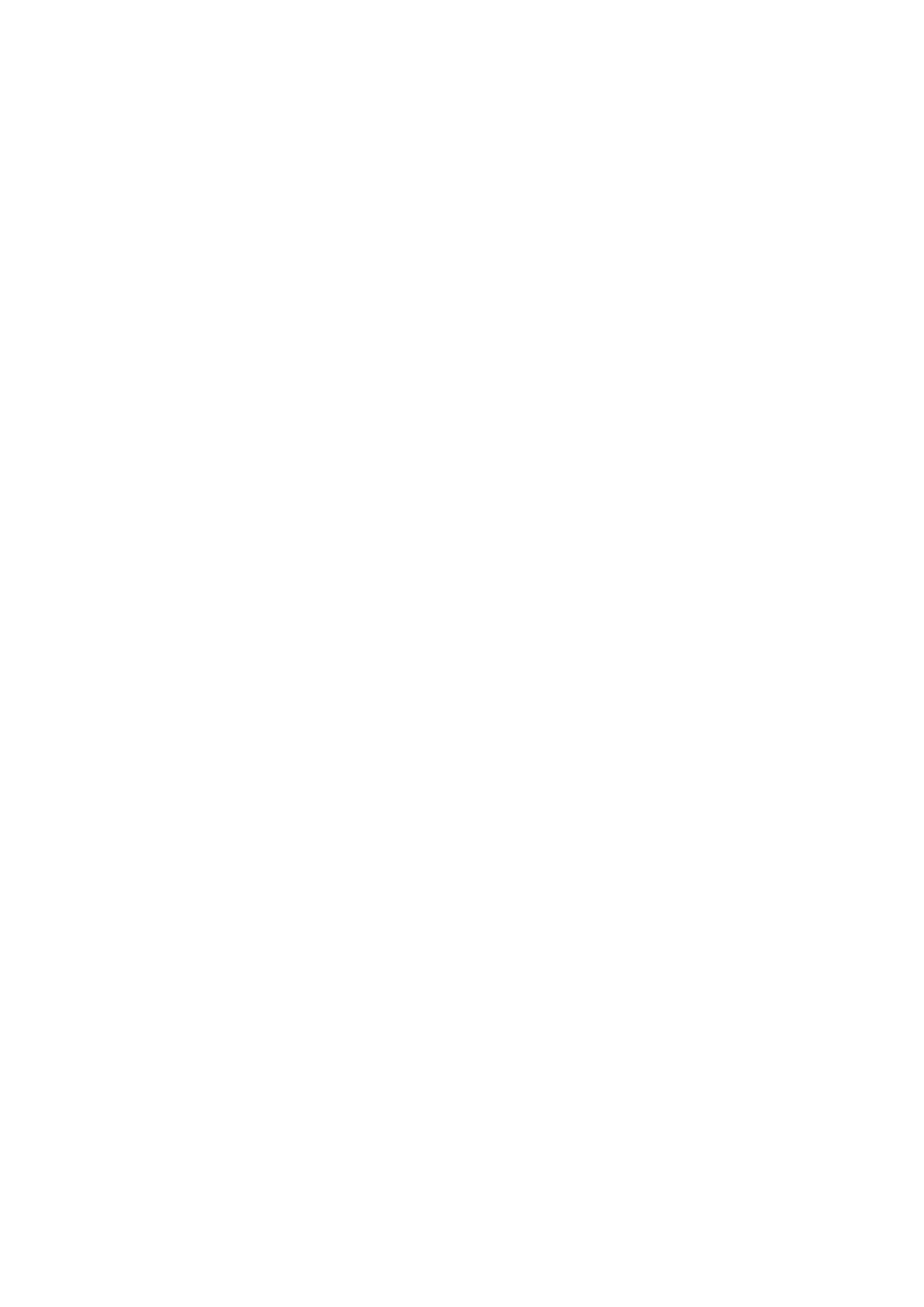Preprint 2005:35

# **Hopf Structures on Ambiskew Polynomial Rings**

Jonas T. Hartwig

**CHALMERS** GÖTEBORG UNIVERSITY



Department of Mathematical Sciences Division of Mathematics Chalmers University of Technology and Göteborg University SE-412 96 Göteborg, Sweden Göteborg, October 2005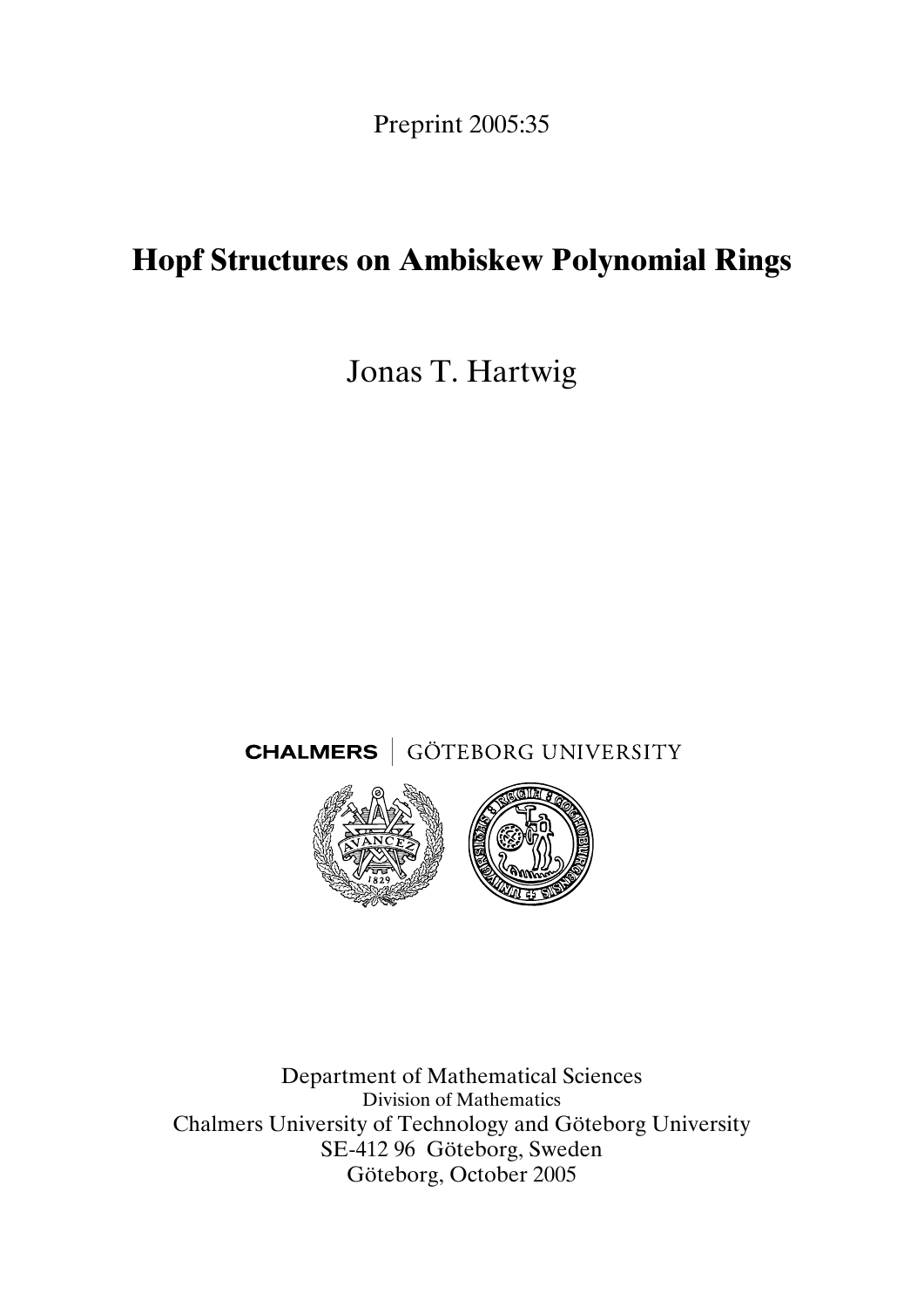Preprint 2005:35 ISSN 1652-9715

Matematiskt centrum Göteborg 2005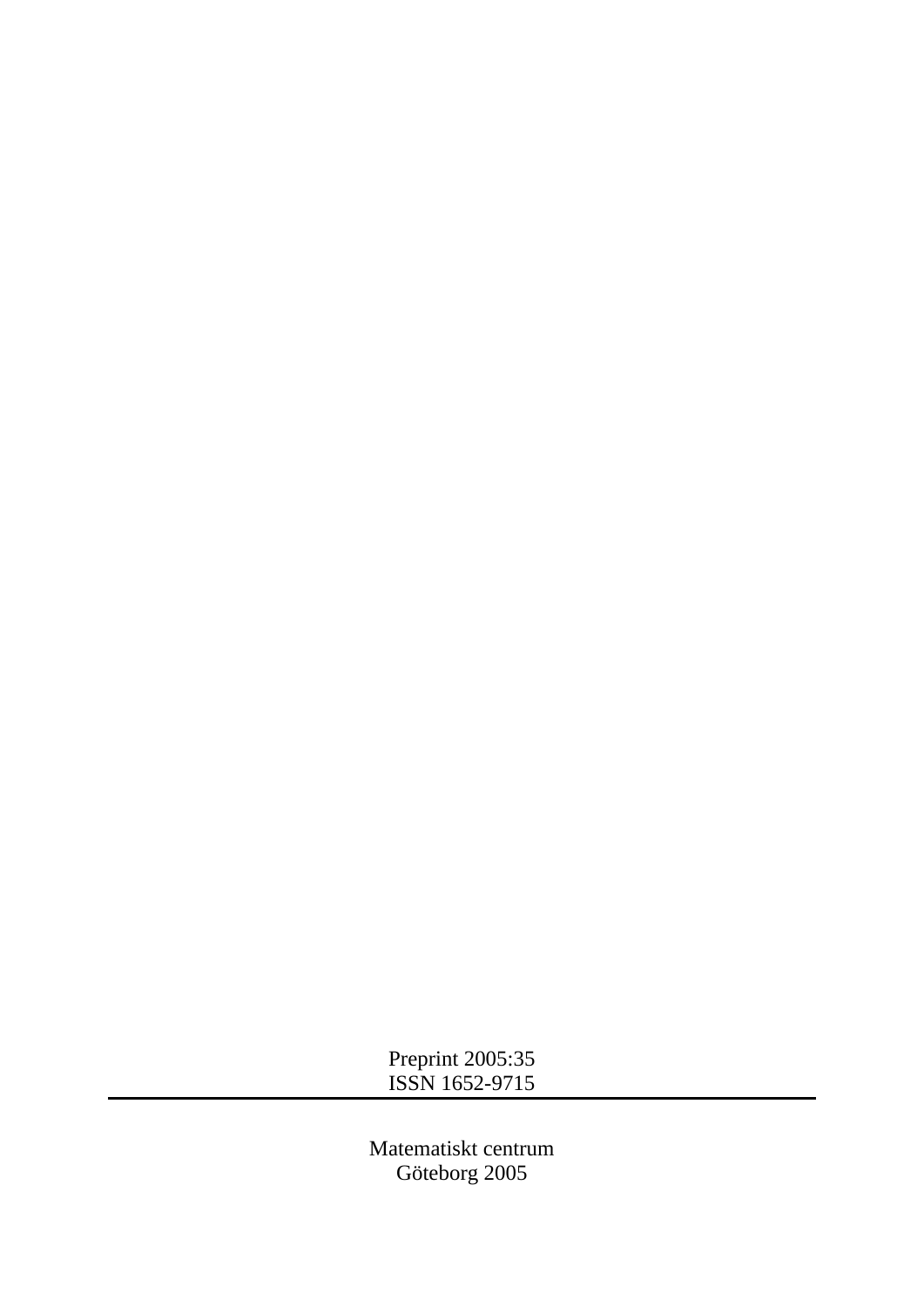## HOPF STRUCTURES ON AMBISKEW POLYNOMIAL RINGS

#### JONAS T. HARTWIG

Abstract. We derive necessary and sufficient conditions for an ambiskew polynomial ring to have a Hopf algebra structure of a certain type. This construction generalizes many known Hopf algebras, for example  $U(\mathfrak{sl}_2)$ ,  $U_q(\mathfrak{sl}_2)$ and the enveloping algebra of the 3-dimensional Heisenberg Lie algebra. In a torsion-free case we describe the finite-dimensional simple modules, in particular their dimensions and prove a Clebsch-Gordan decomposition theorem for the tensor product of two simple modules. We construct a Casimir type operator and prove that any finite-dimensional weight module is semisimple.

#### 1. INTRODUCTION

In [4], the authors define a four parameter deformation of the Heisenberg (oscillator) Lie algebra  $\mathcal{W}^{\gamma}_{\alpha,\beta}(q)$  and study its representations. Moreover by requiring this algebra to be invariant under  $q \to q^{-1}$ , they define a Hopf algebra structure on  $\mathcal{W}_{\alpha,\beta}^{\gamma}(q)$  generalizing several previous results.

The quantum group  $U_q(\mathfrak{sl}_2(\mathbb{C}))$  has by definition the structure of a Hopf algebra. In [6], an extension of this quantum group to an associative algebra denoted by  $U_q(f(H, K))$  (where f is a Laurent polynomial in two variables) is defined and finite-dimensional representations are studied. The authors show that under certain conditions on  $f$ , a Hopf algebra structure can be introduced. Among these Hopf algebras is for example the Drinfeld double  $\mathcal{D}(\mathfrak{sl}_2)$ .

All of the mentioned algebras fall (after suitable mathematical formalization in the case of  $\mathcal{W}^{\gamma}_{\alpha,\beta}(q)$ ) into the class of so called ambiskew polynomial rings (see Section 2 for the definition). Motivated by these examples of similar classes of algebras, all of which can be equipped with Hopf algebra structures, we consider a certain type of Hopf structures on a class of ambiskew polynomial rings.

In Section 2, we recall some definitions and fix notation. We present the conditions for a certain Hopf structure on an ambiskew polynomial ring in Section 3, while Section 4 is devoted to examples. In Section 5 we introduce some convenient notation and state some useful formulas for viewing  $R$  as an algebra of functions on its set of maximal ideals. Finite-dimensional simple modules are studied in Section 6. Those have already been classified in [7], but we focus on describing the dimensions in terms of the highest weights. The main result is stated in Theorem 6.17. The classical Clebsch-Gordan theorem for  $U(\mathfrak{sl}_2)$  is generalized in Section 7 to the present more general setting, using the results of the previous section. Finally, in Section 8 we first construct a kind of Casimir operator and prove that it can be used to distinguish non-isomorphic simple modules. This is then used to prove that any weight module is semisimple.

<sup>2000</sup> Mathematics Subject Classification. Primary 16S36; Secondary 16W30, 17B37.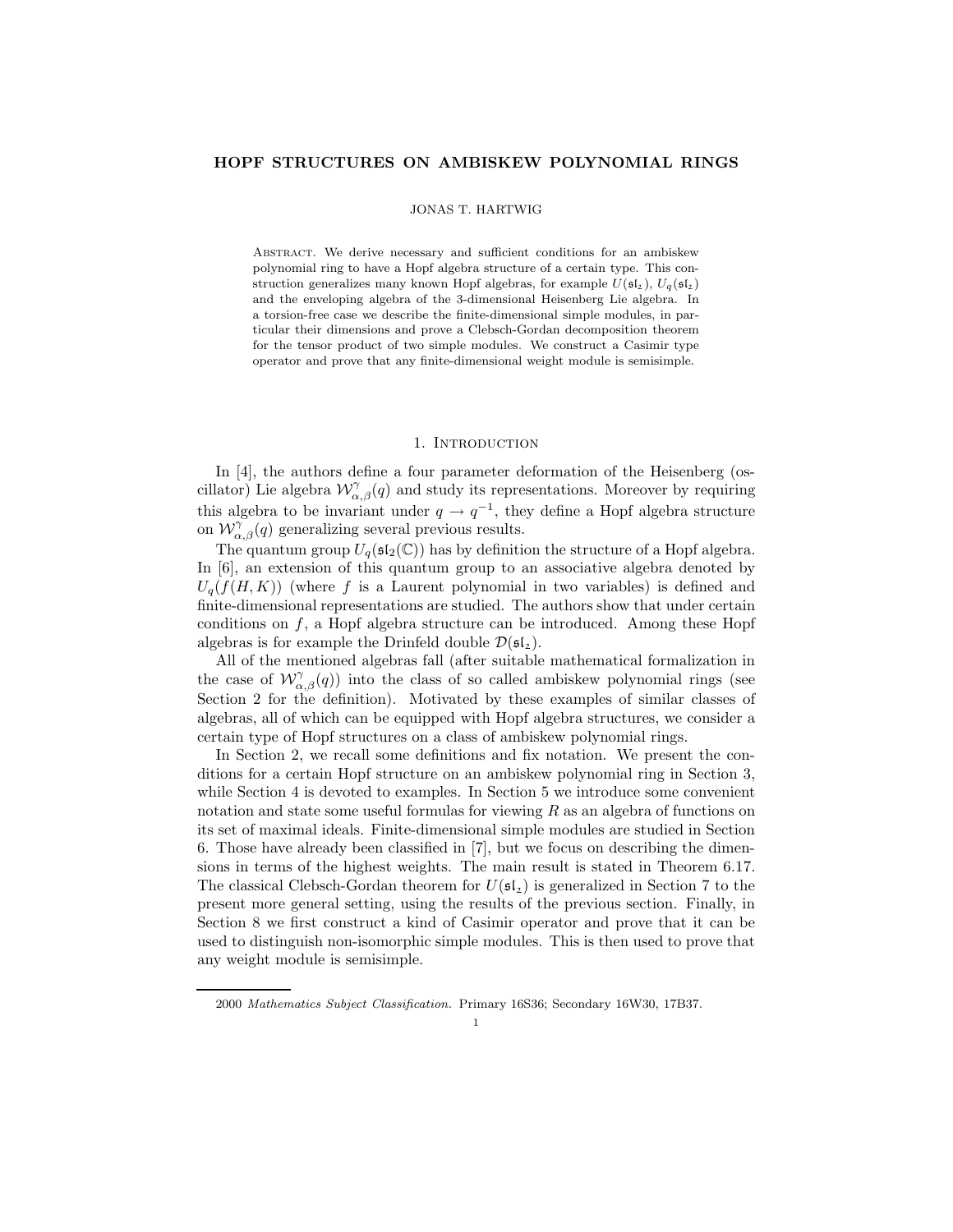#### 2 JONAS T. HARTWIG

#### 2. Preliminaries

Throughout, K will be an algebraically closed field of characteristic zero. All algebras are associative and unital K-algebras.

By a *Hopf structure* on an algebra A we mean a triple  $(\Delta, \varepsilon, S)$  where the *coprod*uct  $\Delta: A \to A \otimes A$  is a homomorphism,  $(A \otimes A)$  is given the tensor product algebra structure) the *counit*  $\varepsilon : A \to \mathbb{K}$  is a homomorphism, and the *antipode*  $S : A \to A$ is an anti-homomorphism such that

(2.1) 
$$
(\text{Id}\otimes\Delta)(\Delta(x)) = (\Delta\otimes\text{Id})(\Delta(x)),
$$
 (Coassociativity)

(2.2) 
$$
(\text{Id}\otimes\varepsilon)(\Delta(x)) = x = (\varepsilon\otimes\text{Id})(\Delta(x)),
$$
 (Count axiom)

(2.3) 
$$
m((S \otimes \text{Id})(\Delta(x))) = \varepsilon(x) = m((\text{Id} \otimes S)(\Delta(x)))
$$
, (Antipode axiom)

for all  $x \in A$ . Here  $m : A \otimes A \rightarrow A$  denotes the multiplication map of A. A Hopf algebra is an algebra equipped with a Hopf structure. An element  $x \in A$  of a Hopf algebra A is called *grouplike* if  $\Delta(x) = x \otimes x$  and *primitive* if  $\Delta(x) = x \otimes 1 + 1 \otimes x$ . In the former case it follows from the axioms that  $\varepsilon(x) = 1$ , x is invertible and  $S(x) = x^{-1}$  while in the latter  $\varepsilon(x) = 0$  and  $S(x) = -x$ .

If  $V_i$   $(i = 1, 2)$  are two modules over a Hopf algebra H, then  $V_1 \otimes V_2$  becomes an H-module in the following way

(2.4) 
$$
a(v_1 \otimes v_2) = \sum_i (a'_i v_1) \otimes (a''_i v_2)
$$

for  $v_i \in V_i$   $(i = 1, 2)$  if  $a \in H$  with  $\Delta(a) = \sum_i a'_i \otimes a''_i$ . From  $(2.1)$  it follows that if  $V_i$  ( $i = 1, 2, 3$ ) are modules over H then the natural vector space isomorphism  $V_1 \otimes (V_2 \otimes V_3) \simeq (V_1 \otimes V_2) \otimes V_3$  is an isomorphism of H-modules. From (2.2) follows that the one-dimensional module  $\mathbb{K}_{\varepsilon}$  associated to the representation  $\varepsilon$  of H is a tensor unit, i.e.  $\mathbb{K}_{\varepsilon} \otimes V \simeq V \simeq V \otimes \mathbb{K}_{\varepsilon}$  as *H*-modules for any *H*-module *V*.

Let R be a finitely generated commutative algebra over K. Let  $\sigma$  be an automorphism of R,  $h \in R$  and  $\xi \in \mathbb{K} \setminus \{0\}$ . Then we define the algebra  $A = A(R, \sigma, h, \xi)$  as the associative K-algebra formed by adjoining to R two symbols  $X_+$ ,  $X_-$  subject to the relations

(2.5) 
$$
X_{\pm}a = \sigma^{\pm 1}(a)X_{\pm} \text{ for } a \in R,
$$

(2.6) 
$$
X_{+}X_{-} = h + \xi X_{-}X_{+}.
$$

This algebra is called an ambiskew polynomial ring. Its structure and representations were studied by Jordan [8] (see also references therein).

We recall the definition of a *generalized Weyl algebra (GWA)* (see [1] and references therein). If B is a ring,  $\sigma$  an automorphism of B, and  $t \in B$  a central element, then the generalized Weyl algebra  $B(\sigma, t)$  is the ring extension of B generated by two elements  $x_+, x_$  subject to the relations

(2.7) 
$$
x_{\pm}a = \sigma^{\pm 1}(a)x_{\pm}, \text{ for } a \in B,
$$
  
 $x_{-}x_{+} = t, \text{ and } x_{+}x_{-} = \sigma(t).$ 

The relation between these two constructions is the following. Let  $A = A(R, \sigma, \mathsf{h}, \xi)$ be an ambiskew polynomial ring. Denote by  $R[t]$  be the polynomial ring in one variable t with coefficients in R and let us extend the automorphism  $\sigma$  of R to a K-algebra automorphism of  $R[t]$  satisfying

$$
\sigma(t) = \mathsf{h} + \xi t.
$$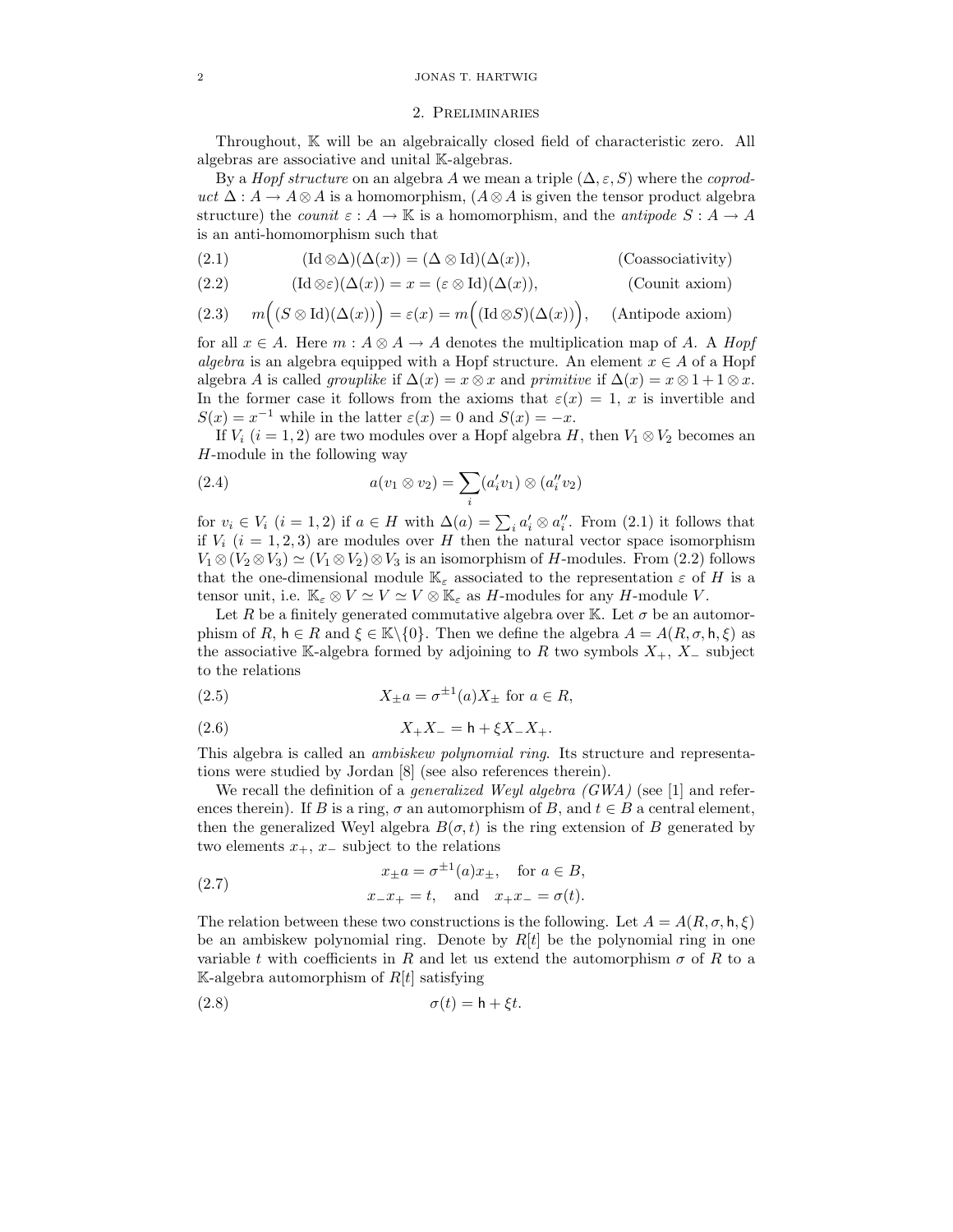Then A is isomorphic to the GWA  $R[t](\sigma, t)$ .

# 3. The Hopf structure

Let  $A = A(R, \sigma, \mathsf{h}, \xi)$  be a skew polynomial ring and assume that R has been equipped with a Hopf structure. In this section we will extend the Hopf structure on R to A. We make the following anzats, guided by  $[4]$  and  $[6]$ :

(3.1) 
$$
\Delta(X_{\pm}) = X_{\pm} \otimes r_{\pm} + l_{\pm} \otimes X_{\pm},
$$

$$
(3.2) \t\t \varepsilon(X_{\pm}) = 0,
$$

(3.3) 
$$
S(X_{\pm}) = s_{\pm} X_{\pm}.
$$

The elements  $r_{\pm}$ ,  $l_{\pm}$  and  $s_{\pm}$  will be assumed to belong to R.

**Theorem 3.1.** Formulas  $(3.1)-(3.3)$  define a Hopf algebra structure on A which extends that of R iff

(3.4a) 
$$
(\sigma \otimes \text{Id}) \circ \Delta|_{R} = \Delta \circ \sigma|_{R} = (\text{Id} \otimes \sigma) \circ \Delta|_{R},
$$

$$
S \circ \sigma|_{R} = \sigma^{-1} \circ S|_{R},
$$

(3.5a) 
$$
\Delta(h) = h \otimes r_+ r_- + l_+ l_- \otimes h,
$$

$$
(3.5b)\qquad \qquad \varepsilon(\mathsf{h})=0,
$$

(3.5c) 
$$
S(h) = -(l_{+}l_{-}r_{+}r_{-})^{-1}h,
$$

(3.6a) 
$$
r_{\pm}
$$
 and  $l_{\pm}$  are grouplike, i.e.  $\Delta(x) = x \otimes x$  for  $x \in \{r_{\pm}, l_{\pm}\},$ 

(3.6b) 
$$
\sigma(l_{\pm}) \otimes \sigma(r_{\mp}) = \xi l_{\pm} \otimes r_{\mp},
$$

(3.7) 
$$
(s_{\pm})^{-1} = -l_{\pm} \sigma^{\pm 1}(r_{\pm}).
$$

*Proof.* From (2.5)-(2.6) we see that  $\varepsilon$  extends to a homomorphism  $A \to \mathbb{K}$  satisfying (3.2) if and only if (3.5b) holds. Assume for a moment that  $\Delta$  extends to a homomorphism  $A \to A \otimes A$ . From (3.1)-(3.2) it follows that  $\varepsilon$  is a counit iff

(3.8) 
$$
\varepsilon(r_{+}) = \varepsilon(r_{-}) = \varepsilon(l_{+}) = \varepsilon(l_{-}) = 1.
$$

 $\Delta$  is coassociative iff (dropping the  $\pm$ )

$$
(\mathrm{Id}\otimes\Delta)(\Delta(X))=(\Delta\otimes\mathrm{Id})(\Delta(X))
$$

which is equivalent to

$$
X\otimes\Delta(r)+l\otimes X\otimes r+l\otimes l\otimes X=X\otimes r\otimes r+l\otimes X\otimes r+\Delta(l)\otimes X,
$$

or

(3.9) 
$$
X \otimes (\Delta(r) - r \otimes r) = (\Delta(l) - l \otimes l) \otimes X.
$$

From (2.5)-(2.6) follows that A has a Z-gradation defined by requiring that deg  $r = 0$ for  $r \in R$ , deg  $X_{\pm} = \pm 1$ . This also induces a  $\mathbb{Z}^2$ -gradation on  $A \otimes A$  in a natural way. The left and right hand sides of equation  $(3.9)$  are homogenous of different  $\mathbb{Z}^2$ degrees, namely  $(\pm 1, 0)$  and  $(0, \pm 1)$  respectively. Hence, since homogenous elements of different degrees must be linearly independent, (3.9) is equivalent to both sides being zero which holds iff  $r_{\pm}$  and  $l_{\pm}$  are grouplike.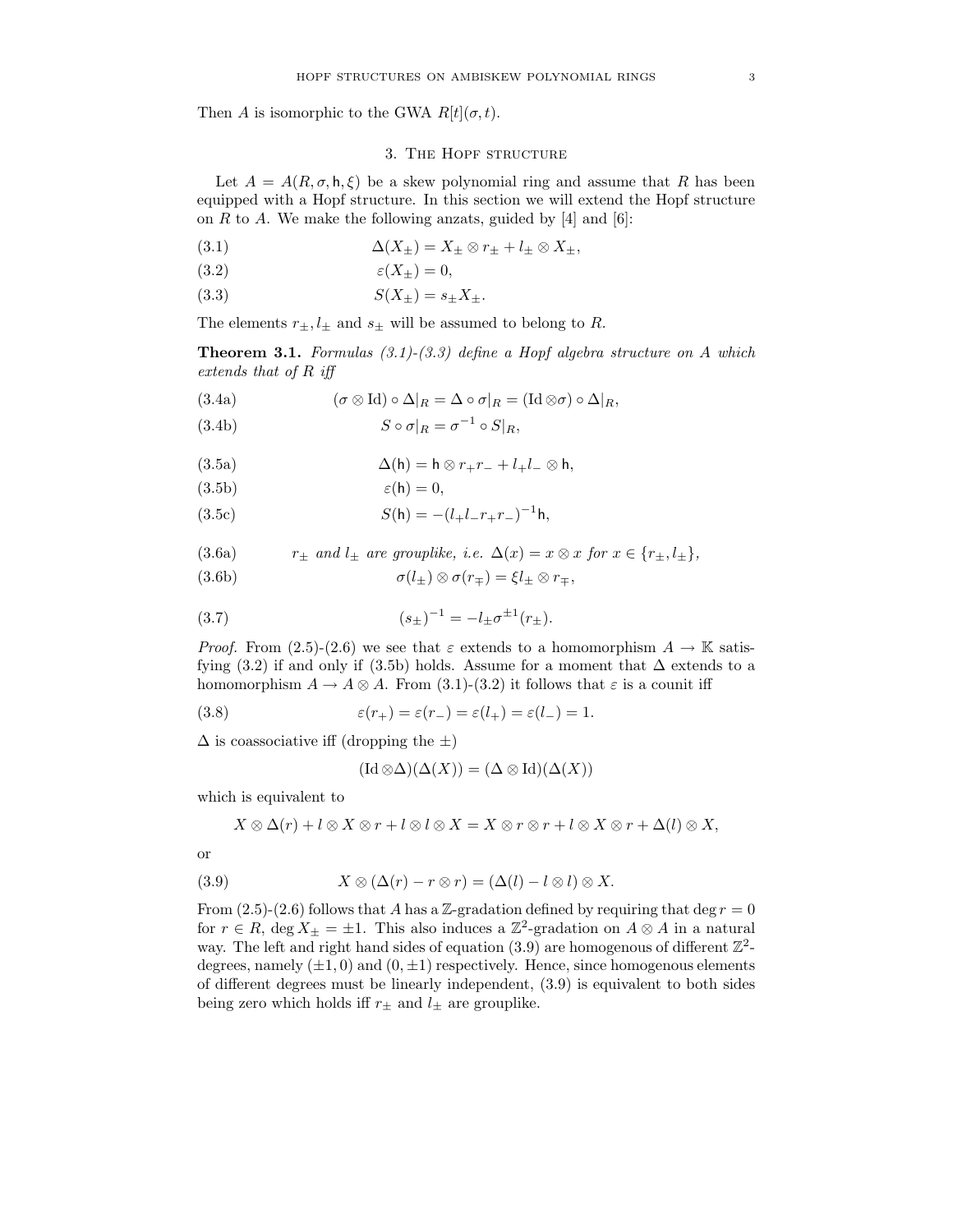$\Delta$  respects (2.5) iff (again dropping  $\pm$ )

$$
\Delta(X)\Delta(a) = \Delta(\sigma(a))\Delta(X),
$$
  
\n
$$
(X \otimes r + l \otimes X)\Delta(a) = \Delta(\sigma(a))(X \otimes r + l \otimes X),
$$
  
\n
$$
(\sigma \otimes 1)(\Delta(a)) \cdot (X \otimes r) + (1 \otimes \sigma)(\Delta(a)) \cdot (l \otimes X) = \Delta(\sigma(a))(X \otimes r + l \otimes X),
$$
  
\n
$$
((\sigma \otimes 1)(\Delta(a)) - \Delta(\sigma(a))) \cdot (X \otimes r) + ((1 \otimes \sigma)(\Delta(a)) - \Delta(\sigma(a))) \cdot (l \otimes X) = 0.
$$

As before the two terms in the last equation have different  $\mathbb{Z}^2$ -degrees and therefore must be zero. So  $\Delta$  respects (2.5) iff (3.4a) holds.

It is straightforward to check that  $\Delta$  respects (2.6) iff

(3.10) 
$$
\begin{aligned} \mathsf{h} \otimes r_+ r_- + l_+ l_- \otimes \mathsf{h} - \Delta(\mathsf{h}) + \\ &+ \left( l_+ \otimes \sigma(r_-) - \xi \sigma^{-1}(l_+) \otimes r_- \right) X_- \otimes X_+ + \\ &+ \left( \sigma(l_-) \otimes -\xi l_- \otimes \sigma^{-1}(r_+) \right) X_+ \otimes X_- = 0. \end{aligned}
$$

Again these three terms have different degrees so each of them must be zero. Hence (3.5a) holds. Multiply the second term by  $X_+ \otimes X_+$  from the right:

$$
(l_+ \otimes \sigma(r_-) - \xi \sigma^{-1}(l_+) \otimes r_-) t \otimes \sigma(t) = 0.
$$

Here we use the extension (2.8) of  $\sigma$  to  $R[t]$  where  $t = X_-X_+$ . If we apply  $e_1 \otimes e'_1$ to this equation, where  $e_r$   $(e'_r)$  for  $r \in R$  is the evaluation homomorphism  $R[t] \to R$ which maps  $t(\sigma(t))$  to r, we get

$$
l_+ \otimes \sigma(r_-) = \xi \sigma^{-1}(l_+) \otimes r_-.
$$

Applying  $\sigma \otimes 1$  to this we obtain one of the relations in (3.6b). Similarly the vanishing of the third term in (3.10) implies the other.

Assuming that S is an anti-homomorphism  $A \to A$  satisfying (3.3), we obtain that  $S$  is a an antipode on  $A$  iff

$$
S(X_{\pm})r_{\pm} + S(l_{\pm})X_{\pm} = 0 = X_{\pm}S(r_{\pm}) + l_{\pm}S(X_{\pm}),
$$

which is equivalent to (3.7), using that  $r_{\pm}$  and  $l_{\pm}$  are grouplike. And S extends to a well-defined anti-homomorphism  $A \to A$  iff

(3.11) 
$$
S(a)S(X_{\pm}) = S(X_{\pm})S(\sigma^{\pm 1}(a)), \text{ for } a \in R,
$$

(3.12) 
$$
S(X_{-})S(X_{+}) = S(h) + \xi S(X_{+})S(X_{-}).
$$

Using  $(3.7)$  and that  $r_{\pm}$ ,  $l_{\pm}$  are invertible,  $(3.11)$  holds iff  $(3.4b)$  holds. And  $(3.12)$ holds iff

$$
0 = s_{-}X_{-}s_{+}X_{+} - S(\mathsf{h}) - \xi s_{+}X_{+}s_{-}X_{-} =
$$
  
=  $s_{-}\sigma^{-1}(s_{+})X_{-}X_{+} - S(\mathsf{h}) - s_{+}\xi\sigma(s_{-})X_{+}X_{-} =$   
=  $-S(\mathsf{h}) - s_{+}\sigma(s_{-})\xi\mathsf{h} +$   
+  $(s_{-}\sigma^{-1}(s_{+}) - s_{+}\sigma(s_{-})\xi^{2})t$ .

Applying  $e_0$  and  $e_1$  we obtain

$$
S(\mathsf{h}) = -\xi s_+\sigma(s_-)\mathsf{h},
$$
  

$$
s_-\sigma^{-1}(s_+) = \xi^2 s_+\sigma(s_-).
$$

Substituting (3.7) in these equations and using (3.6b), the first is equivalent to  $(3.5c)$ , while the other already holds.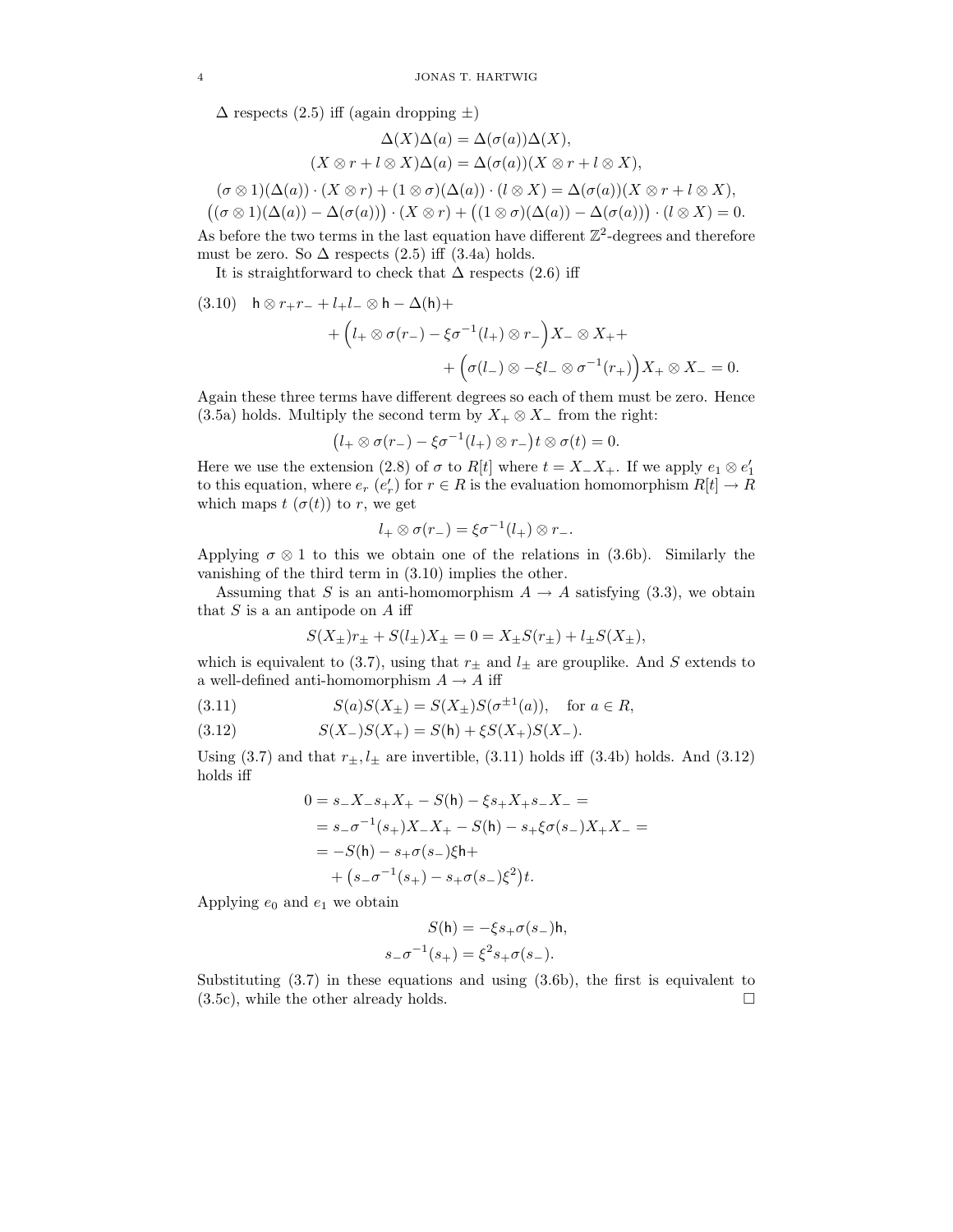### 4. Examples

Many Hopf algebras known in the literature can be viewed as one defined in the previous section.

4.1. Heisenberg algebra. Let  $R = \mathbb{C}[c]$  with c primitive, and  $\sigma(c) = c$ . Choose  $h = c, \xi = r_+ = r_- = l_+ = l_- = 1$ . Then A is the universal enveloping algebra  $U(\mathfrak{h}_3)$  of the three-dimensional Heisenberg Lie algebra.

## 4.2.  $U(\mathfrak{sl}_2)$  and its quantizations.

4.2.1.  $U(\mathfrak{sl}_2)$ . Let  $R = \mathbb{C}[H]$  with Hopf algebra structure  $\Delta(H) = H \otimes 1 + 1 \otimes H$ ,  $\varepsilon(H) = 0$ ,  $S(H) = -H$ . Define  $\sigma(H) = H - 1$ . Choose  $h = H, \xi = r_+ = r_- =$  $l_{+} = l_{-} = 1$ . Then  $A \simeq U(\mathfrak{sl}_2)$  as Hopf algebras.

4.2.2.  $U_q(\mathfrak{sl}_2)$ . Let  $R = \mathbb{C}[K, K^{-1}]$  with Hopf structure defined by requiring that K is grouplike. Define  $\sigma(K) = q^{-2}K$ , where  $q \in \mathbb{C}$ ,  $q^2 \neq 1$ , and choose  $h = \frac{K - K^{-1}}{q - q^{-1}}$ ,  $\xi = r_+ = l_+ = 1$  and  $r_+ = K$ ,  $l_- = K^{-1}$ . Then the equations in Theorem 3.1 are satisfied giving a Hopf algebra A which is isomorphic to  $U_q(\mathfrak{sl}_2)$ .

4.2.3.  $\check{U}_q(\mathfrak{sl}_2)$ . For the definition of this algebra, see for example [10]. Let  $q \in$  $\mathbb{C}, q^4 \neq 1$ . Let  $R = \mathbb{C}[K, K^{-1}]$  with K grouplike. Define  $\sigma(K) = q^{-1}K$ , h =  $\frac{K^2 - K^{-2}}{q - q^{-1}}, \xi = 1, r_+ = r_- = K, l_+ = l_- = K^{-1}$ . Then  $A = A(R, \sigma, \mathsf{h}, \xi)$  is a Hopf algebra isomorphic to  $\breve{U}_q(\mathfrak{sl}_2)$ .

4.3.  $U_q(f(H,K))$ . Let  $R = \mathbb{C}[H, H^{-1}, K, K^{-1}], \sigma(H) = q^2 H, \sigma(K) = q^{-2} K$ . Let  $\alpha \in \mathbb{K}$  and  $M, p, r, s, t, p', r', s', t' \in \mathbb{Z}$  such that  $M = m - n = m' - n' = p + t - r - s$ ,  $s-t = s'-t'$  and  $p-r = p'-r'$ . Set  $h = \alpha(K^m H^n - K^{-m'} H^{-n'})$ ,  $\xi = 1$ ,  $r_{+} = K^{p}H^{r}$ ,  $l_{+} = K^{s}H^{t}$ ,  $r_{-} = K^{-s'}H^{-t'}$ ,  $l_{-} = K^{-p'}H^{-r'}$ . Then A is the Hopf algebra described in [6], Theorem 3.3.

4.4. **Down-up algebras.** The down-up algebra  $A(\alpha, \beta, \gamma)$  where  $\alpha, \beta, \gamma \in \mathbb{C}$ , was defined in [2] and studied by many authors, see for example [3], [5], [8], [9], and references therein. It is the algebra generated by  $u, d$  and relations

$$
ddu = \alpha dud + \beta udd + \gamma d,
$$
  

$$
duu = \alpha udu + \beta uud + \gamma u.
$$

In [8] it is proved that if  $\sigma$  is allowed to be any endomorphism, not necessarily invertible, then any down-up algebra is an ambiskew polynomial ring. Here we consider the down-up algebra  $B = A(0, 1, 1)$ . Thus B is the C-algebra with generators  $u, d$ and relations

(4.1) 
$$
d^2u = ud^2 + d, \quad du^2 = u^2d + u.
$$

Let  $R = \mathbb{C}[\mathsf{h}], \sigma(\mathsf{h}) = \mathsf{h} + 1$  and  $\xi = -1$ . Then B is isomorphic to the ambiskew polynomial ring  $A(R, \sigma, \mathsf{h}, \xi)$  via  $d \mapsto X_+$  and  $u \mapsto X_-$ .

One can show that  $B$  is isomorphic to the enveloping algebra of the Lie super algebra  $\mathfrak{osp}(1,2)$  and hence has a *graded* Hopf structure. A question was raised in [9] whether there exists a Hopf structure on B. We do not answer this question here but we show the existence of a Hopf structure on a larger algebra  $B<sub>q</sub>$  giving us a formula for the tensor product of weight (in particular finite-dimensional) modules over B.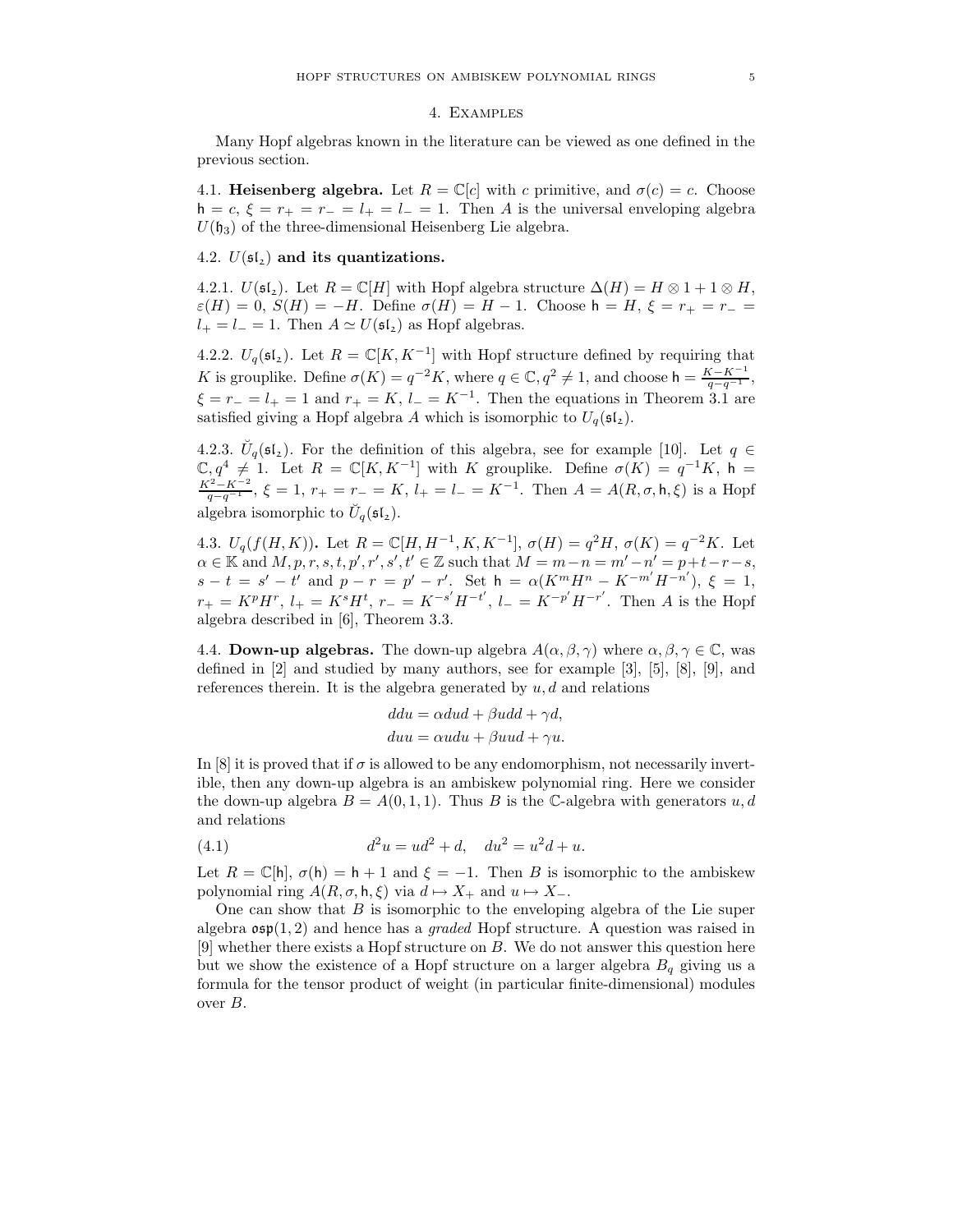Let  $q \in \mathbb{C}^*$  and fix a value of log q. By  $q^a$  we always mean  $e^{a \log q}$ . Let  $B_q$  be the ambiskew polynomial ring  $B_q = A(R, \sigma, \mathsf{h}, \xi)$  where  $R = \mathbb{C}[\mathsf{h}, w, w^{-1}], \sigma(\mathsf{h}) = \mathsf{h} + 1$ ,  $\sigma(w) = qw$ , and  $\xi = -1$ .

**Theorem 4.1.** For any  $\rho, \lambda \in \mathbb{Z}$  such that  $q^{\rho-\lambda} = -1$  and  $q^{2\rho} = 1$ , the algebra  $B_q$ has a Hopf algebra structure given by

$$
\Delta(X_{\pm}) = X_{\pm} \otimes w^{\pm \rho} + w^{\pm \lambda} \otimes X_{\pm}, \quad \varepsilon(X_{\pm}) = 0,
$$
  

$$
S(X_{\pm}) = -w^{\mp \lambda} X_{\pm} w^{\mp \rho} = -q^{\rho} w^{\mp (\rho + \lambda)} X_{\pm},
$$

and

$$
\Delta(w) = w \otimes w, \quad \varepsilon(w) = 1, \quad S(w) = w^{-1},
$$
  
 
$$
\Delta(h) = h \otimes 1 + 1 \otimes h, \quad \varepsilon(h) = 0, \quad S(h) = -h.
$$

*Proof.* The subalgebra  $\mathbb{C}[\mathsf{h}, w, w^{-1}]$  of  $B_q$  has a unique Hopf structure given by the maps above. We must verify  $(3.4)-(3.7)$  with  $h = v, \xi = -1, r_{\pm} = w^{\pm \rho}, l_{\pm} = w^{\pm \lambda},$ and  $s_{\pm} = -q^{\rho} w^{\mp(\rho+\lambda)}$ . This is straightforward.

This gives us a tensor structure on the category of modules over  $B<sub>q</sub>$ . Next aim is to show how using the Hopf structure on  $B<sub>q</sub>$  one can define a tensor structure on the category of weight modules over B.

In general, if  $C$  is a commutative subalgebra of an algebra  $A$ , we say that an A-module V is a *weight module* with respect to  $C$  if

$$
V = \bigoplus_{\mathfrak{m} \in \text{Max}(C)} V_{\mathfrak{m}}, \qquad V_{\mathfrak{m}} = \{ v \in V | \mathfrak{m}v = 0 \},
$$

where  $\text{Max}(C)$  denotes the set of all maximal ideals of C. When C is finitely generated this is equivalent to V having a basis in which each  $c \in C$  acts diagonally.

By weight modules over  $B(B_q)$  we mean weight modules with respect to the subalgebra  $\mathbb{C}[\mathsf{h}](\mathbb{C}[\mathsf{h}, w, w^{-1}])$ . We need a simple lemma.

### **Lemma 4.2.** Any finite-dimensional module  $V$  over  $B$  is a weight module.

Proof. By Proposition 5.3 in [8], any finite-dimensional B-module is semisimple. Since direct sums of weight modules are weight modules we can assume that V is simple. Since V is finite-dimensional, the commutative subalgebra  $\mathbb{C}[h]$  has a common eigenvector  $v \neq 0$ , i.e.  $mv = 0$  for some maximal ideal m of C[h]. Acting on this weight vector by  $X_{\pm}$  produces another weight vector:  $\sigma^{\pm 1}(\mathfrak{m})X_{\pm}v = X_{\pm}\mathfrak{m}v =$ 0. Since B is generated by  $\mathbb{C}[\mathsf{h}]$  and  $X_{\pm}$ , any vector in the B-submodule of V generated by v is a sum of weight vectors. But V was simple so  $V = \bigoplus_{m} V_m$ .  $\Box$ 

Let  $W(B)$  denote the category of weight B-modules and similarly for  $B<sub>q</sub>$ .

Theorem 4.3. The category of weight modules over B can be embedded into the category of weight modules over  $B_q$ , i.e. there exist functors

$$
\mathcal{W}(B) \stackrel{\mathcal{E}}{\longrightarrow} \mathcal{W}(B_q) \stackrel{\mathcal{R}}{\longrightarrow} \mathcal{W}(B)
$$

whose composition is the identity functor. In particular, the category of finitedimensional B-modules can be embedded in  $\mathcal{W}(B_q)$ .

Proof. R is given by restriction. It takes weight modules to weight modules. Next we define  $\mathcal{E}$ . Let V be a weight module over B and define

(4.2) 
$$
wv = q^{\alpha}v
$$
 for  $v \in V_{(\mathsf{h}-\alpha)}$  and  $\alpha \in \mathbb{C}$ .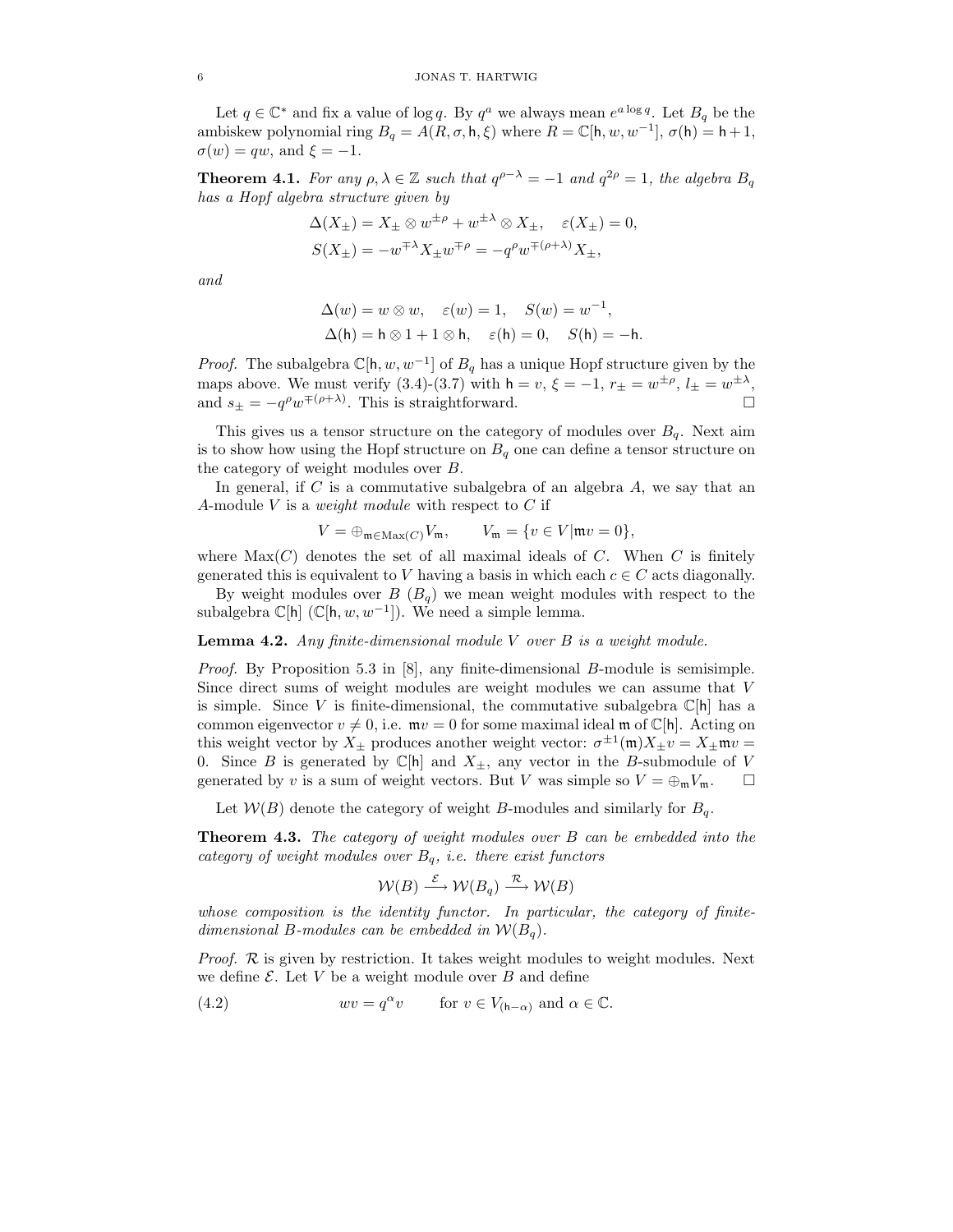It is immediate that w commutes with h. Let  $v \in V_{(h-\alpha)}$  be arbitrary. Then

$$
X_+ w v = X_+ q^{\alpha} v = q^{\alpha} X_+ v.
$$

On the other hand, since  $hX_+v = X_+(h-1)v = (\alpha-1)X_+v$  which shows that  $X_+v \in V_{(h-(\alpha-1))}$ , we have

$$
qwX_{+}v = qq^{\alpha - 1}X_{+}v = q^{\alpha}X_{+}v.
$$

Thus  $X_+w = qwX_+$ . Similarly  $X_-w = q^{-1}wX_-$  on V. Thus V becomes a module over  $B_q$ . That V is a weight module with respect to  $\mathbb{C}[\mathsf{h}, w, w^{-1}]$  is clear. We define  $\mathcal{E}(V)$  to be the same space V with additional action (4.2). If  $\varphi: V \to W$  is a morphism of weight B-modules then  $\varphi(wv) = w\varphi(v)$  for weight vectors v, since  $\varphi(V_m) \subseteq W_m$  for any maximal ideal m of C[h]. But then  $\varphi(wv) = w\varphi(v)$  for all  $v \in V$  since V is a weight module. Thus  $\varphi$  is automatically a morphism of  $B_{q}$ modules and we set  $\mathcal{E}(\varphi) = \varphi$ . It is clear that the composition of the functors is the identity on objects and morphisms.

Note that

(4.3) 
$$
\mathcal{E}(\mathcal{W}(B)) = \{ V \in \mathcal{W}(B_q) \mid \text{Supp}(V) \subseteq \{ \mathfrak{m} = (\mathfrak{h} - \alpha, w - q^{\alpha}) \mid \alpha \in \mathbb{C} \} \}.
$$

It is not difficult to see that

$$
\mathcal{E}(V_1) \otimes \mathcal{E}(V_2) \in \mathcal{E}(\mathcal{W}(B))
$$

and hence there is a unique  $V_3 \in \mathcal{W}(B)$  such that

$$
\mathcal{E}(V_1) \otimes \mathcal{E}(V_2) = \mathcal{E}(V_3).
$$

Thus we can define

$$
V_1\otimes V_2:=V_3
$$

and this will make  $W(B)$  into a tensor category.

4.5. Non Hopf ambiskew polynomial rings. There are many examples of ambiskew polynomial rings which do not have any Hopf structure. One example is the Weyl algebra  $W = \langle a, b | ab - ba = 1 \rangle$  which can have no counit  $\varepsilon$ . Indeed, a counit is in particular a homomorphism  $\varepsilon : W \to \mathbb{C}$  so we would have  $1 = \varepsilon(1) = \varepsilon(a)\varepsilon(b) - \varepsilon(b)\varepsilon(a) = 0$ . Moreover all down-up algebras are ambiskew polynomial rings (see [8]) and [9] contains necessary conditions for the existence of a Hopf structure on a down-up algebra in terms of the parameters  $\alpha, \beta, \gamma$ . More precisely, they show that if  $A = A(\alpha, \beta, \gamma)$  is a Noetherian down-up algebra that is a Hopf algebra, then  $\alpha + \beta = 1$ . Moreover if  $\gamma = 0$ , then  $(\alpha, \beta) = (2, -1)$  and as algebras, A is isomorphic to the universal enveloping algebra of the three-dimensional Heisenberg Lie algebra, while if  $\gamma \neq 0$ , then  $-\beta$  is not an nth root of unity for  $n \geq 3$ . It would be of interest to generalize such a result to a more general class of ambiskew polynomial rings and also to other GWAs.

#### 5. R as functions on a group

From now on we assume that  $A = A(R, \sigma, h, \xi)$  is an algebra of the form defined in Section 3 and that conditions  $(3.4)-(3.7)$  hold so that A becomes a Hopf algebra with R as a Hopf subalgebra. Let G denote the set of all maximal ideals in R. Since  $K$ is algebraically closed and R is finitely generated, the inclusion map  $i_{\mathfrak{m}} : \mathbb{K} \to R/\mathfrak{m}$ is onto for any  $\mathfrak{m} \in G$  and we let  $\varphi_{\mathfrak{m}} : R \to \mathbb{K}$  denote the composition of the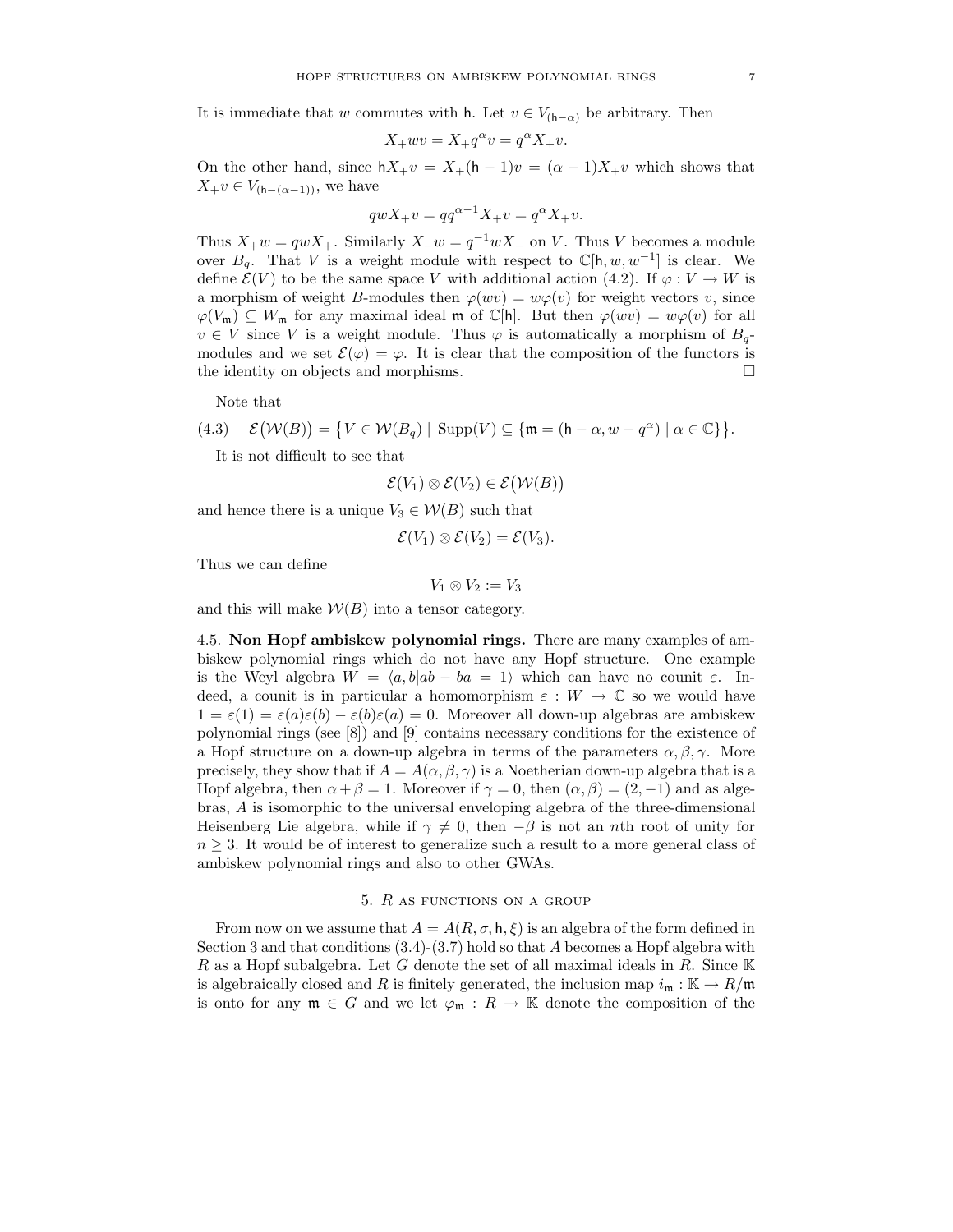projection  $R \to R/\mathfrak{m}$  and  $i_{\mathfrak{m}}^{-1}$ . Thus  $\varphi_{\mathfrak{m}}(a)$  is the unique element of K such that  $a - \varphi_{\mathfrak{m}}(a) \in \mathfrak{m}$ . We define the *weight sum* of  $\mathfrak{m}, \mathfrak{n} \in G$  to be

$$
\mathfrak{m} + \mathfrak{n} := \ker(m \circ (\varphi_{\mathfrak{m}} \otimes \varphi_{\mathfrak{n}}) \circ \Delta|_{R}).
$$

This is the kernel of a K-algebra homomorphisms  $R \to \mathbb{K}$ , hence  $\mathfrak{m} + \mathfrak{n} \in G$ . We will never use the usual addition of ideals so  $+$  should not cause any confusion. Using that  $\Delta$  is coassociative,  $\varepsilon$  is a counit and S is an antipode, one easily deduces that + is associative, that  $0 := \ker \varepsilon$  is a unit element and  $S(\mathfrak{m})$  is the inverse of  $\mathfrak{m}$ . Thus G is a group under  $+$ . If R is cocommutative, G is abelian.

**Example 5.1.** Let  $R = \mathbb{C}[H]$ . Then  $G = \{(H - \alpha) | \alpha \in \mathbb{C}\}$ . Give R the Hopf structure  $\Delta(H) = H \otimes 1 + 1 \otimes H$ ,  $\varepsilon(H) = 0$  and  $S(H) = -H$ . Then the operation + will be

$$
(H - \alpha) + (H - \beta) = (H - (\alpha + \beta)),
$$

i.e. the correspondence  $\mathbb{C} \ni \alpha \mapsto (H - \alpha) \in G$  is an additive group isomorphism.

If  $R = \mathbb{C}[K, K^{-1}]$  then  $G = \{(K - \alpha) | \alpha \in \mathbb{C}^*\}$ . With the Hopf structure  $\Delta(K) = K \otimes K$ ,  $\varepsilon(K) = 1$  and  $S(K) = K^{-1}$ , the operation + will be

$$
(K - \alpha) + (K - \beta) = (K - \alpha\beta)
$$

for  $\alpha, \beta \neq 0$ . Thus  $G \simeq \langle \mathbb{C}^*, \cdot \rangle$ .

We will often think of elements from R as K-valued functions on G and for  $x \in R$ and  $\mathfrak{m} \in G$  we will use the notation  $x(\mathfrak{m})$  for  $\varphi_{\mathfrak{m}}(x)$ . Note however that different elements  $x, y \in R$  can represent the same function. In fact one can check that the map from R to functions on G is a homomorphism of K-algebras with kernel equal to the radical Rad $(R) := \cap_{\mathfrak{m} \in G} \mathfrak{m}$ .

Define a map

(5.1) 
$$
\zeta : \mathbb{Z} \to G, \ n \mapsto \underline{n} := \sigma^n(\underline{0}).
$$

**Lemma 5.2.** Let  $\mathfrak{m}, \mathfrak{n} \in G$ . Then for any  $a \in R$ ,

(5.2) 
$$
\sigma(a)(\mathfrak{m}) = a(\sigma^{-1}(\mathfrak{m})),
$$

(5.3) 
$$
a(\mathfrak{m} + \mathfrak{n}) = m \circ (\varphi_{\mathfrak{m}} \otimes \varphi_{\mathfrak{n}}) \circ \Delta(a) = \sum_{(a)} a'(\mathfrak{m}) a''(\mathfrak{n}),
$$

(5.4) 
$$
\mathfrak{m} + \mathfrak{1} = \sigma(\mathfrak{m}) = \mathfrak{1} + \mathfrak{m}.
$$

Thus  $\zeta$  is a group homomorphism and its image is contained in the center of G.

*Proof.* Since for any  $a \in R$  we have

$$
\sigma(a)(\mathfrak{m}) - a = \sigma^{-1}(\sigma(a)(\mathfrak{m}) - \sigma(a)) \in \sigma^{-1}(\mathfrak{m}),
$$

(5.2) holds. Similarly,

$$
a(\mathfrak{m} + \mathfrak{n}) - a \in \mathfrak{m} + \mathfrak{n}
$$

so applying the map  $m \circ (\varphi_m \otimes \varphi_n) \circ \Delta$  to  $a(m+n)-a$  yields zero. This gives (5.3). Finally we have for any  $a \in \mathfrak{m}$ ,

$$
\sigma(a)(\mathfrak{m} + \underline{1}) = m \circ (\varphi_{\mathfrak{m}} \otimes \varphi_{\underline{1}}) \circ \Delta(\sigma(a)) = m \circ (\varphi_{\mathfrak{m}} \otimes \varphi_{\underline{1}}) \circ (1 \otimes \sigma) \Delta(a) =
$$
  
=  $m \circ (\varphi_{\mathfrak{m}} \otimes \varphi_{\underline{0}}) \circ \Delta(a) = a(\mathfrak{m} + \underline{0}) = a(\mathfrak{m}) = 0.$ 

Here we used (5.3) in the first and the fourth equality, (3.4a) in the second and (5.2) in the third. Thus  $\sigma(\mathfrak{m}) \subseteq \mathfrak{m} + \underline{1}$  and then equality holds since both sides are maximal ideals. The proof of the other equality in  $(5.4)$  is symmetric.  $\Box$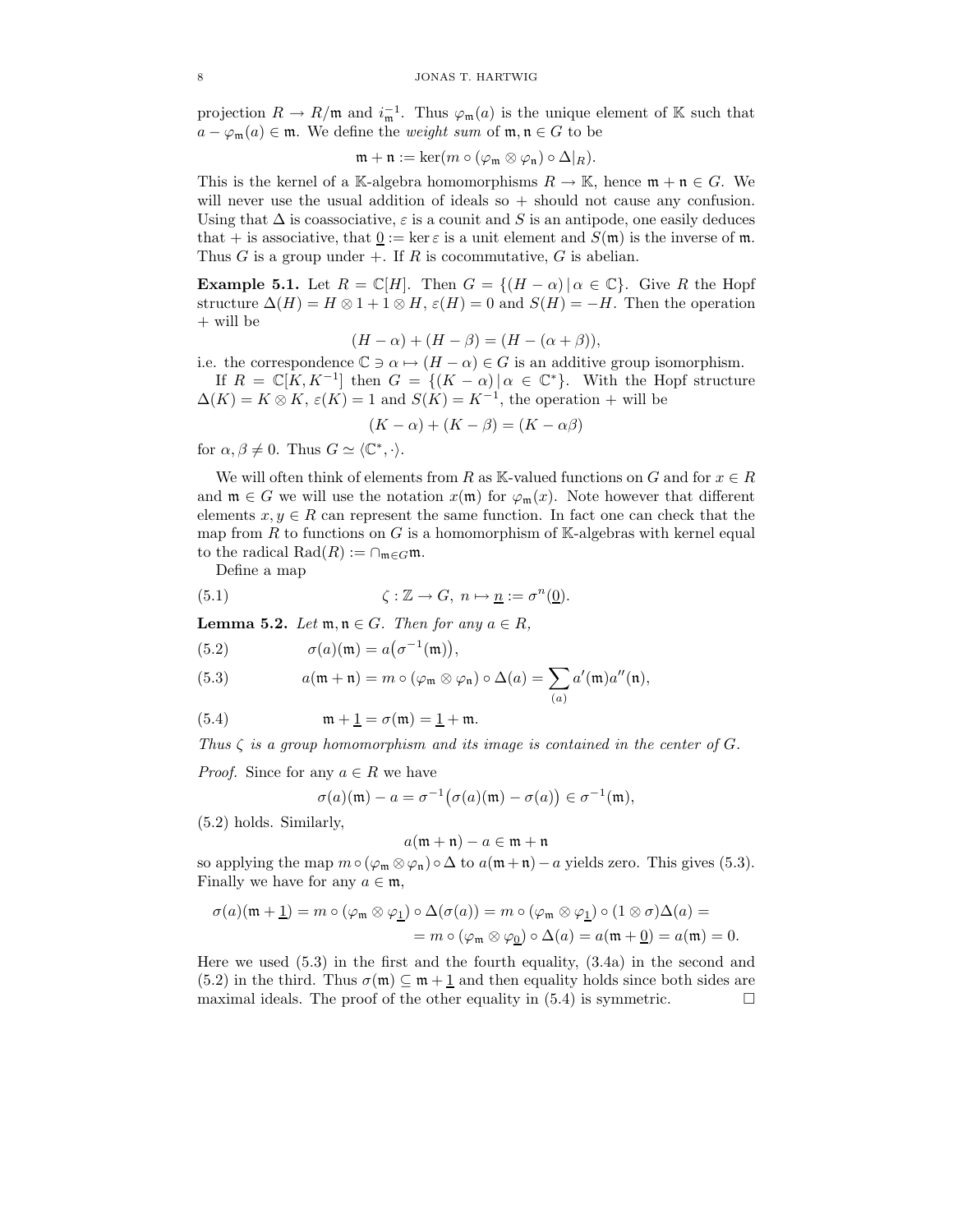**Example 5.3.** If  $R = \mathbb{C}[K, K^{-1}]$  with  $\Delta(K) = K \otimes K$ ,  $\varepsilon(K) = 1$ ,  $S(K) = K^{-1}$ and  $\sigma(K) = q^{-2}K$ , then ker  $\varepsilon = (K - 1)$  so

$$
\underline{n} = \sigma^n(\underline{0}) = \sigma^n((K - 1)) = (q^{-2n}K - 1) = (K - q^{2n}).
$$

From (5.3) follows that if  $x \in R$  is grouplike, then viewed as a function  $G \to \mathbb{K}$ it is a multiplicative homomorphism. Using  $(5.3)$  and  $(3.5a)-(3.5c)$ , the following formulas are satisfied by h as a function on G.

$$
h(\mathfrak{m} + \mathfrak{n}) = h(\mathfrak{m})r(\mathfrak{n}) + l(\mathfrak{m})h(\mathfrak{n}),
$$

$$
h(\underline{0}) = 0,
$$

$$
h(-\mathfrak{m}) = -r^{-1}l^{-1}h(\mathfrak{m}),
$$

where  $r = r_{+}r_{-}$  and  $l = l_{+}l_{-}$ .

(5.5)

#### 6. Finite-dimensional simple modules

In this section we consider finite-dimensional simple modules over the algebra A. The main theorem is Theorem 6.17 where we, under the torsion-free assumption (6.1), characterize the finite-dimensional simple modules of a given dimension in terms of their highest weights. This result will be used in Section 7 to prove a Clebsch-Gordan decomposition theorem.

Throughout the rest of the paper we will assume that

(6.1) 
$$
\sigma^n(\mathfrak{m}) \neq \mathfrak{m} \text{ for any } n \in \mathbb{Z} \setminus \{0\} \text{ and any } \mathfrak{m} \in G.
$$

By  $(5.4)$ , this condition holds iff 1 has infinite order in G.

6.1. Weight modules, Verma modules and their finite-dimensional simple quotients. In this section we define weight modules, Verma modules and derive an equation for the dimension of its finite-dimensional simple quotients.

Let V be an A-module. We call  $\mathfrak{m} \in G$  a weight of V if  $\mathfrak{m}v = 0$  for some nonzero  $v \in V$ . The support of V, denoted  $\text{Supp}(V)$ , is the set of weights of V. To a weight m we associate its weight space

$$
V_{\mathfrak{m}} = \{ v \in V \mid \mathfrak{m}v = 0 \}.
$$

Elements of  $V_m$  are called *weight vectors of weight* m. A module V is a *weight* module if  $V = \bigoplus_{m} V_m$ . A highest weight vector  $v \in V$  of weight m is a weight vector of weight m such that  $X_{+}v = 0$ . A module V is called a *highest weight module* if it is generated by a highest weight vector. From the defining relations of  $A$  it follows that

$$
(6.2) \t\t X_{\pm}V_{\mathfrak{m}} \subseteq V_{\sigma^{\pm 1}(\mathfrak{m})}
$$

Equation (6.2) implies that a highest weight module is a weight module.

Let  $\mathfrak{m} \in G$ . The *Verma module M*( $\mathfrak{m}$ ) is defined as the left A-module  $A/I(\mathfrak{m})$ where  $I(\mathfrak{m})$  is the left ideal  $AX_+ + A\mathfrak{m} \subseteq A$ . From relations (2.5),(2.6) follows that

.

$$
\{v_n:=X_{-}^n+I(\mathfrak{m})\,|\,n\geq 0\}
$$

is a basis for  $M(\mathfrak{m})$ . It is clear that  $M(\mathfrak{m})$  is a highest weight module generated by  $v_0$ . We also see that the vectors  $v_n$   $(n \ge 0)$  are weight vectors of weights  $\sigma^n(\mathfrak{m})$ respectively. By (6.1) we conclude dim  $M(\mathfrak{m})_{\mathfrak{m}} = 1$ . Therefore the sum of all its proper submodules is proper and equals the unique maximal submodule  $N(\mathfrak{m})$  of  $M(\mathfrak{m})$ . Thus  $M(\mathfrak{m})$  has a unique simple quotient  $L(\mathfrak{m})$ . Since it is easy to see that any highest weight module over A of highest weight m is a quotient of  $M(\mathfrak{m})$  we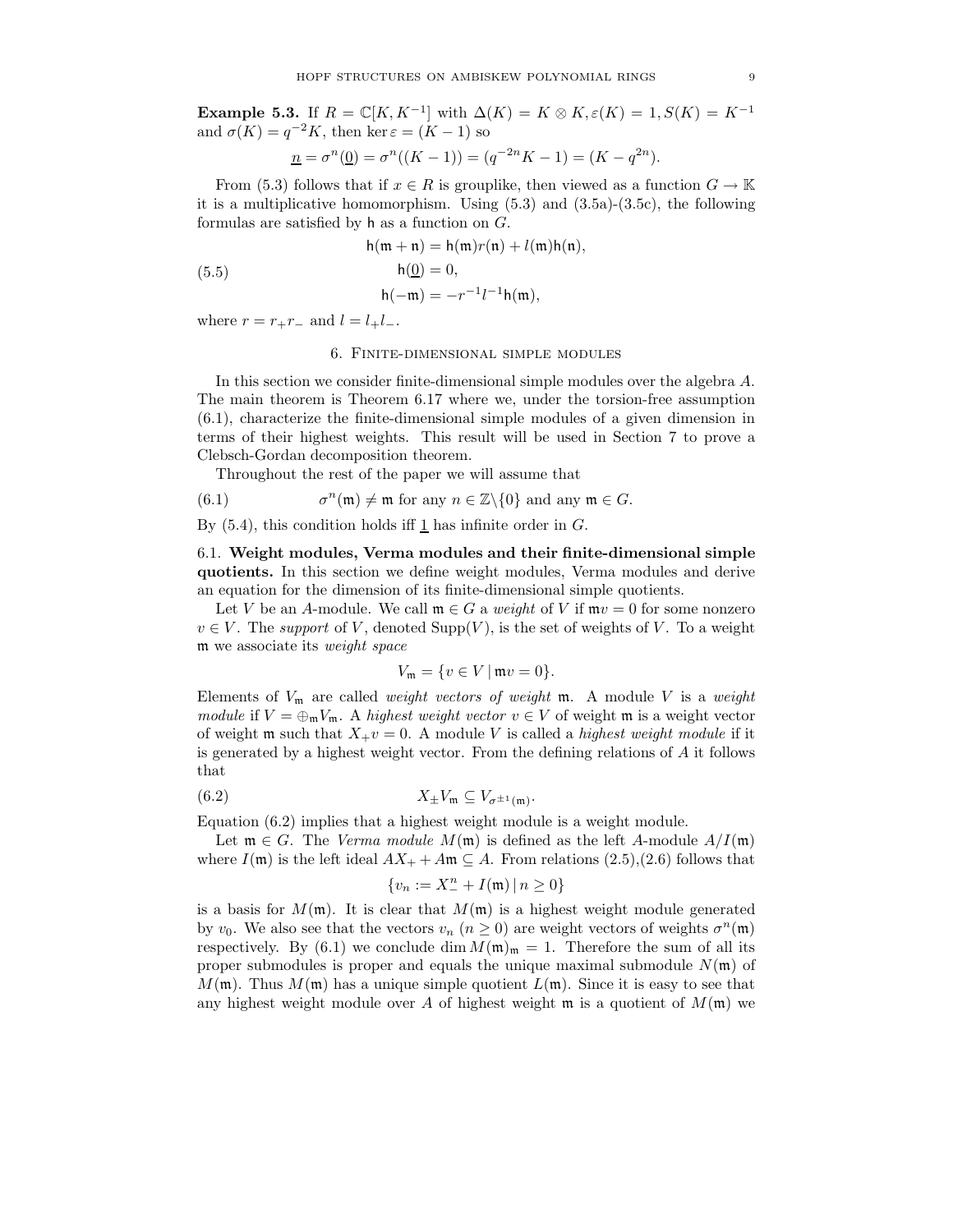deduce that  $L(\mathfrak{m})$  is the unique irreducible highest weight module over A with given highest weight  $\mathfrak{m} \in G$ . We set

$$
G_f := \{ \mathfrak{m} \in G \mid \dim L(\mathfrak{m}) < \infty \}.
$$

**Proposition 6.1.** Any finite-dimensional simple module over A is isomorphic to  $L(\mathfrak{m})$  for some  $\mathfrak{m} \in G_f$ .

*Proof.* Let V be a finite-dimensional simple A-module. Since  $K$  is algebraically closed, R has a common eigenvector  $v \neq 0$ , i.e. there exists  $\mathfrak{n} \in G$  such that  $\mathfrak{n}v = 0$ . From (2.5) it follows that  $\sigma^n(\mathfrak{n})(X_+)^n v = 0$  for any  $n \geq 0$ . By (6.1), the set  $\{X_{+}^{n}v | n \geq 0\}$  is a set of weight vectors of different weights. Since V is finite-dimensional it follows that  $(X_+)^n v = 0$  for some  $n > 0$ . This proves the existence of a highest weight vector of weight  $m$  in V for some weight  $m$ . Thus  $V = L(\mathfrak{m}).$ 

**Corollary 6.2.** Let  $V$  be a finite-dimensional weight module over  $A$ . Then

$$
Supp(V) \subseteq G_f + \underline{\mathbb{Z}} = \{ \mathfrak{m} + \underline{n} \, | \, \mathfrak{m} \in G_f, n \in \mathbb{Z} \}.
$$

*Proof.* Let  $\mathfrak{m} \in \text{Supp}(V)$  and let  $0 \neq v \in V_{\mathfrak{m}}$ . Then  $(X_+)^n v = 0$  for some smallest  $n > 0$ . But then  $(X_+)^{n-1}v$  is a highest weight vector so its weight  $\sigma^{n-1}(\mathfrak{m}) =$  $m + n - 1$  must belong to  $G_f$ . Thus  $m = m + n - 1 - n - 1 \in G_f + \mathbb{Z}$ .

The following lemma was essentially proved in [7], Proposition 2.3, and the general result was mentioned in [8]. We give a proof for completeness.

**Proposition 6.3.** The dimension of  $L(\mathfrak{m})$  is the smallest positive integer n such that

$$
\sum_{k=0}^{n-1} \xi^{n-1-k} \mathsf{h}(\mathfrak{m} - \underline{k}) = 0.
$$

*Proof.* Let  $e^{m}$  be a highest weight vector in  $L(m)$ . Let  $n > 0$  be the smallest positive integer such that  $X_{-}^{n}e^{\mathfrak{m}}=0$ . Then the set spanned by the vectors  $X_{-}^{j}e^{\mathfrak{m}}$ ,  $0 \leq j \leq n$ , is invariant under  $X_-,$  under R using (2.5), and under  $X_+,$  using (2.6). Hence it is a nonzero submodule and so coincides with  $L(\mathfrak{m})$  since the latter is simple. Therefore  $n = \dim L(\mathfrak{m})$ . Let  $k > 0$ . Then  $X_{-}^{k}e^{\mathfrak{m}} = 0$  implies that  $X_+^k X_-^k e^{\mathfrak{m}} = 0$ . Conversely, suppose  $X_+^k X_-^k e^{\mathfrak{m}} = 0$ . Then  $X_+^{k-1} X_-^k e^{\mathfrak{m}}$  generates a proper submodule and thus is zero. Repeating this argument we obtain  $X_{-}^{k}e^{\mathfrak{m}}=0$ . Hence dim  $L(\mathfrak{m})$  is the smallest positive integer n such that  $X_{+}^{n}X_{-}^{n}e^{\mathfrak{m}}=0$ . Using induction it is easy to deduce the formulas

$$
X_{+}X_{-}^{n} = X_{-}^{n-1} \Big( \xi^{n} X_{-} X_{+} + \sum_{k=0}^{n-1} \xi^{n-1-k} \sigma^{k}(\mathsf{h}) \Big),
$$

(6.3) 
$$
X_+^n X_-^n = \prod_{m=1}^n \left( \xi^m X_- X_+ + \sum_{k=0}^{m-1} \xi^{m-1-k} \sigma^k(\mathsf{h}) \right).
$$

Applying both sides of this equality to the vector  $e^{\mathfrak{m}}$  gives

(6.4) 
$$
X_+^n X_-^n e^{\mathfrak{m}} = \prod_{m=1}^n \sum_{k=0}^{m-1} \xi^{m-1-k} \sigma^k(h) e^{\mathfrak{m}}.
$$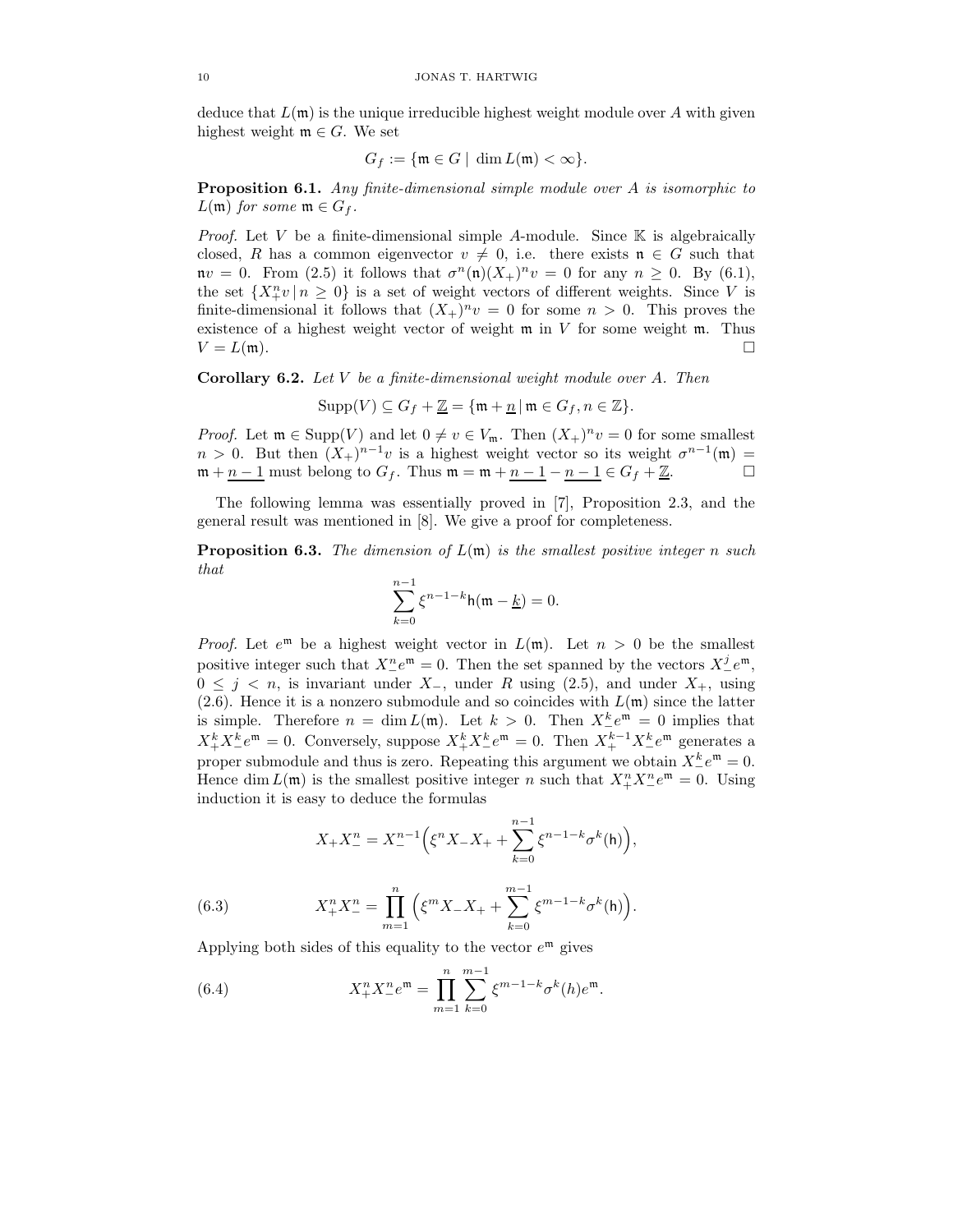Using that  $e^{\mathfrak{m}}$  is a weight vector of weight  $\mathfrak{m}$  and formula (5.2) we have

$$
\sigma^k(\mathsf{h})e^{\mathfrak{m}} = \sigma^k(\mathsf{h})(\mathfrak{m})e^{\mathfrak{m}} = \mathsf{h}(\mathfrak{m} - \underline{k})e^{\mathfrak{m}}.
$$

Substituting this into (6.4) we obtain

$$
X_{+}^{n}X_{-}^{n}e^{\mathfrak{m}} = \prod_{m=1}^{n} \sum_{k=0}^{m-1} \xi^{m-1-k} \mathsf{h}(\mathfrak{m} - \underline{k})e^{\mathfrak{m}}.
$$

The smallest positive  $n$  such that this is zero must be the one such that the last factor is zero. The claim is proved.

Corollary 6.4. If  $\mathfrak{m}, \mathfrak{m}_0 \in G$  where  $\mathsf{h}(\mathfrak{m}_0) = 0$ , then

 $\dim L(\mathfrak{m}_0 + \mathfrak{m}) = \dim L(\mathfrak{m}) = \dim L(\mathfrak{m} + \mathfrak{m}_0).$ 

*Proof.* Note that (5.5) implies that  $h(n+m_0) = h(n)r(m_0)$  and  $h(m_0+n) = l(m_0)h(n)$ for any  $\mathfrak{n} \in G$ , recall that r and l are invertible and use Proposition 6.3.

6.2. Dimension and highest weights. The goal in this subsection is to prove Theorem 6.17 which describes in detail the relationship between the dimension of a finite-dimensional simple module and its highest weight.

We begin with a few useful lemmas. Recall that  $r = r_+r_-$  and  $l = l_+l_-$ . For brevity we set  $r_1 = r(\underline{1})$  and  $l_1 = l(\underline{1})$ . Since  $r_{\pm}, l_{\pm}$  are grouplike so are r and l and thus  $r_1, l_1$  are nonzero scalars.

Lemma 6.5. We have

 $a) \xi^2 r_1 l_1 = 1,$ b)  $h(-\underline{k}) = -r_1^{-k}l_1^{-k}h(\underline{k})$  for any  $k \in \mathbb{Z}$ , c) for any  $k \in \mathbb{Z}$  and  $\mathfrak{m} \in G$  we have

(6.5) 
$$
\xi^k h(m + \underline{k}) + \xi^{-k} h(m - \underline{k}) = ((\xi r_1)^k + (\xi r_1)^{-k}) h(m).
$$

Proof. For a), multiply the two equations in (3.6b) and apply the multiplication map to both sides to obtain

$$
\sigma(l_{+}l_{-}r_{+}r_{-}) = \xi^{2}l_{+}l_{-}r_{+}r_{-}.
$$

Evaluate both sides at  $1$  to get

$$
1 = lr(\underline{0}) = lr(\sigma^{-1}(\underline{1})) = \sigma(lr)(\underline{1}) = \xi^{2}lr(\underline{1}) = \xi^{2}l_{1}r_{1}.
$$

Next (5.5) gives for any  $k \in \mathbb{Z}$ ,

$$
0 = h(\underline{k} - \underline{k}) = h(\underline{k})r_1^{-k} + l_1^{k}h(-\underline{k}),
$$

hence b) follows. Finally, using (5.5) again, we have

$$
\xi^{k}h(\mathfrak{m} + \underline{k}) + \xi^{-k}h(\mathfrak{m} - \underline{k}) = \xi^{k}h(\mathfrak{m})r_{1}^{k} + \xi^{k}l(\mathfrak{m})h(\underline{k}) +
$$
  
+ 
$$
\xi^{-k}h(\mathfrak{m})r_{1}^{-k} + \xi^{-k}l(\mathfrak{m})h(-\underline{k}) =
$$
  
= 
$$
h(\mathfrak{m})\big((\xi r_{1})^{k} + (\xi r_{1})^{-k}\big) +
$$
  
+ 
$$
l(\mathfrak{m})h(\underline{k})(\xi^{k} - \xi^{-k}r_{1}^{-k}l_{1}^{-k}).
$$

In the last equality we used part b). Now the second term in the last expression vanishes due to part a). Thus c) follows.  $\square$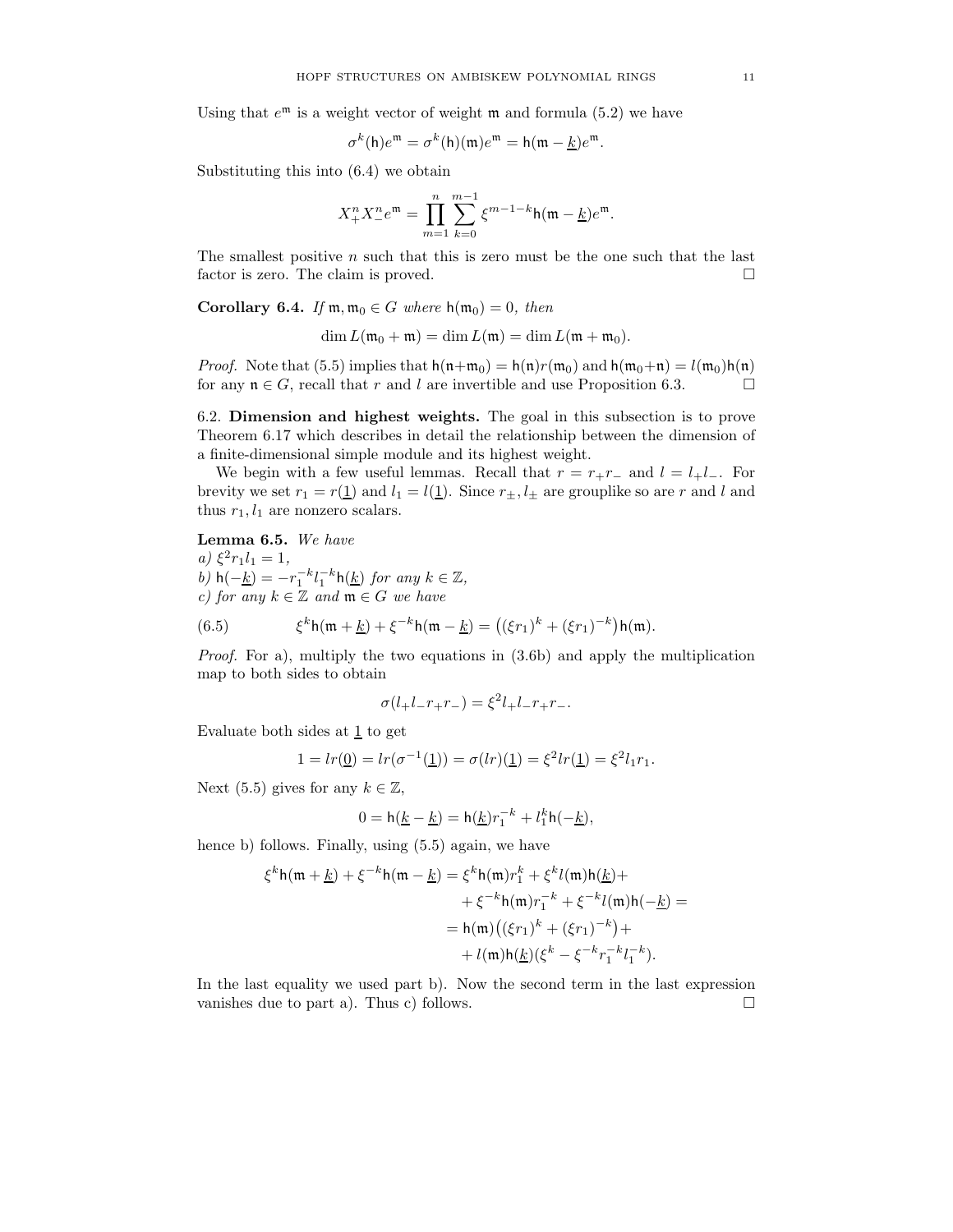In what follows, we will treat the two cases when  $h(1) = 0$  and  $h(1) \neq 0$  separately. The algebras satisfying the former condition have a representation theory which reminds of that of the enveloping algebra  $U(\mathfrak{h}_3)$  of the three-dimensional Heisenberg Lie algebra, while the latter case includes  $U(\mathfrak{sl}_2)$  and other algebras with similar structure of representations.

6.2.1. The case  $h(1) = 0$ .

**Proposition 6.6.** If  $h(1) = 0$ , then

(6.6) 
$$
\xi^2 = r_1^2 = 1, \ \sigma(\mathsf{h}) = r_1 \mathsf{h}, \ \sigma(r) = r_1 r, \ and \ \sigma(l) = r_1 l.
$$

In particular,  $\langle X_+, X_-, h \rangle$  is a subalgebra of A with relations

| $[X_{+}, X_{-}] = h,$ | $[h, X_{\pm}] = 0,$ | if $\xi = 1, r_1 = 1,$   |
|-----------------------|---------------------|--------------------------|
| $[X_{+}, X_{-}] = h,$ | ${h, X_{\pm}} = 0,$ | if $\xi = 1, r_1 = -1,$  |
| ${X_+, X_-\} = h,$    | $[h, X_{\pm}] = 0,$ | if $\xi = -1, r_1 = 1,$  |
| ${X_+, X_-\} = h,$    | ${h, X_{\pm}} = 0,$ | if $\xi = -1, r_1 = -1,$ |

respectively, where  $\{\cdot,\cdot\}$  denotes anti-commutator.

*Proof.* Suppose  $h(1) = 0$ . Then, by Lemma 6.5b),  $h(-1) = 0$ . This means that  $h \in -1 = \sigma^{-1}(\underline{0}) = \sigma^{-1}(\ker \varepsilon)$ . Thus  $\varepsilon(\sigma(h)) = 0$ . Using (2.2), (3.4a) and (3.5a) we deduce

$$
\begin{aligned} \sigma(\mathsf{h}) &= (\varepsilon \otimes 1)(\Delta(\sigma(\mathsf{h}))) = (\varepsilon \otimes 1)(\sigma \otimes 1)(\Delta(\mathsf{h})) = \\ &= \varepsilon(\sigma(\mathsf{h})) \otimes r + \varepsilon(\sigma(\mathsf{l})) \otimes \mathsf{h} = \varepsilon(\sigma(\mathsf{l})) \mathsf{h}. \end{aligned}
$$

Analogously one proves  $\sigma(h) = \varepsilon(\sigma(r))h$ . Hence  $\varepsilon(\sigma(r)) = \varepsilon(\sigma(l))$ . But

$$
\varepsilon(\sigma(r)) = \sigma(r)(\ker \varepsilon) = \sigma(r)(\underline{0}) = r(-\underline{1}) = r_1^{-1}
$$

and similarly for *l*. So  $r_1 = l_1$ . From Lemma 6.5a) we obtain  $(\xi r_1)^2 = 1$ . Now

$$
S(\sigma(h)) = S(r_1^{-1}h) = -r_1^{-1}h
$$
, and  $\sigma^{-1}(S(h)) = \sigma^{-1}(-h) = -r_1h$ ,

so (3.4b) implies that  $r_1^2 = 1$ . A similar calculation as above shows that  $\sigma(r) =$  $r_1^{-1}r = r_1r$  and  $\sigma(l) = l_1^{-1}l = r_1l$ .

We leave it to the reader to prove the following statement.

**Proposition 6.7.** All finite-dimensional simple modules over an algebra  $A(R, \sigma, h, \xi)$ satisfying (6.6) and one of the commutation relations above are either one- or twodimensional.

**Remark 6.8.** The algebra  $U(\mathfrak{h}_3)$  is an ambiskew polynomial ring, as shown in Section 4.1. For this algebra we have  $h(1) = 0$  and  $\xi = r_1 = 1$ .

6.2.2. The case  $h(1) \neq 0$ . In this section, we consider the more complicated case when  $h(1) \neq 0$ . We prove Theorem 6.17 which describes the dimensions of  $L(\mathfrak{m})$  in terms of  $m$ . The following two subsets of  $G$  will play a vital role:

(6.7) 
$$
G_0 = \{ \mathfrak{m} \in G \mid \mathfrak{h}(\mathfrak{m}) = 0 \},
$$

(6.8)  $G_{1/2} = \{ \mathfrak{m} \in G \mid \mathfrak{h}(\mathfrak{m} - \underline{1}) + \xi \mathfrak{h}(\mathfrak{m}) = 0 \}.$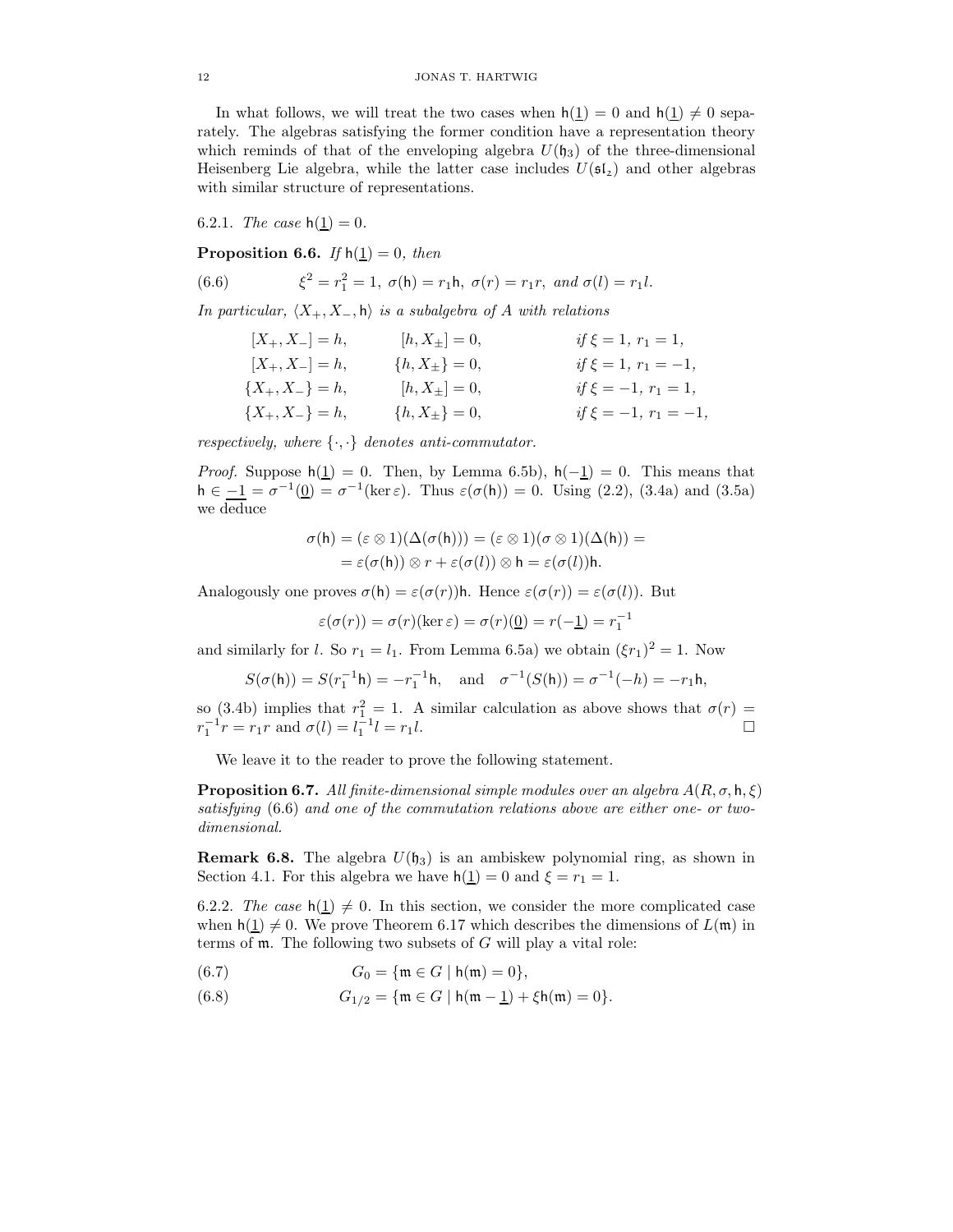The reason for this notation is that when  $A = U(\mathfrak{sl}_2)$  as in Section 4.2.1 then we have  $G_0 = \{(H - 0)\}\$ and  $G_{1/2} = \{(H - \frac{1}{2})\}\$ . From (5.5) it is immediate that  $G_0$ is a subgroup of  $G$ . By Proposition 6.3 we have

(6.9) 
$$
G_0 = \{ \mathfrak{m} \in G \mid \dim L(\mathfrak{m}) = 1 \}.
$$

The following analogous result holds for  $G_{1/2}$ .

### Proposition 6.9.

(6.10) 
$$
G_{1/2} = \{ \mathfrak{m} \in G \mid \dim L(\mathfrak{m}) = 2 \}.
$$

*Proof.* If  $\mathfrak{m} \in G_{1/2}$ , then by Proposition 6.3, dim  $L(\mathfrak{m}) \leq 2$ . But if dim  $L(\mathfrak{m}) = 1$ , then  $h(m) = 0$  so using  $m \in G_{1/2}$  we get  $h(m - 1) = 0$  also. Since  $G_0$  is a group we deduce that  $\underline{1} \in G_0$ , i.e.  $h(\underline{1}) = 0$  which is a contradiction. So dim  $L(\mathfrak{m}) = 2$ . The converse inclusion is immediate from Proposition 6.3.  $\Box$ 

Set

(6.11) 
$$
N = \begin{cases} \text{order of } \xi r_1 & \text{if } (\xi r_1)^2 \neq 1 \text{ and } \xi r_1 \text{ is a root of unity,} \\ \infty & \text{otherwise.} \end{cases}
$$

We also set

$$
N' = \begin{cases} N, & \text{if } N \text{ is odd,} \\ N/2, & \text{if } N \text{ is even,} \\ \infty, & \text{if } N = \infty. \end{cases}
$$

The next statement describes the intersection of  $G_0$  and  $G_{1/2}$  with  $\underline{\mathbb{Z}}$ .

Proposition 6.10. We have

(6.12) 
$$
G_0 \cap \underline{\mathbb{Z}} = \begin{cases} \{\underline{0}\}, & \text{if } N = \infty, \\ \underline{N' \mathbb{Z}}, & \text{otherwise,} \end{cases}
$$

and

(6.13) 
$$
G_{1/2} \cap \underline{\mathbb{Z}}_{>0} = \begin{cases} \emptyset, & \text{if } N = \infty, \\ \{\underline{n} \in \underline{\mathbb{Z}}_{>0} : N | 2n - 1\}, & \text{otherwise.} \end{cases}
$$

**Remark 6.11.** The set  $G_{1/2} \cap \mathbb{Z}_{\leq 0}$  can be understood using (6.13) and Lemma 6.14a).

*Proof.* We first prove (6.12). Let  $n \in \mathbb{Z}$ . The right hand side of (6.12) is invariant under  $n \mapsto -n$ . By Lemma 6.5b) so is the left hand side. Moreover since  $h(\underline{0}) = 0$ , the ideal  $\underline{0}$  belongs to both sides of the equality. Thus we can assume  $n > 0$ .

Using (5.5) and that r and l, viewed as functions  $G \to \mathbb{K}$ , are multiplicative homomorphisms it follows by induction that

$$
h(\underline{n}) = h(\underline{1}) \sum_{i=0}^{n-1} r_1^i l_1^{n-1-i}.
$$

By Lemma 6.5a),  $r_1/l_1 = (\xi r_1)^2/(\xi^2 r_1 l_1) = (\xi r_1)^2$ , so we can rewrite this as

(6.14) 
$$
h(\underline{n}) = h(\underline{1})l_1^{n-1} \sum_{i=0}^{n-1} (\xi r_1)^{2i}.
$$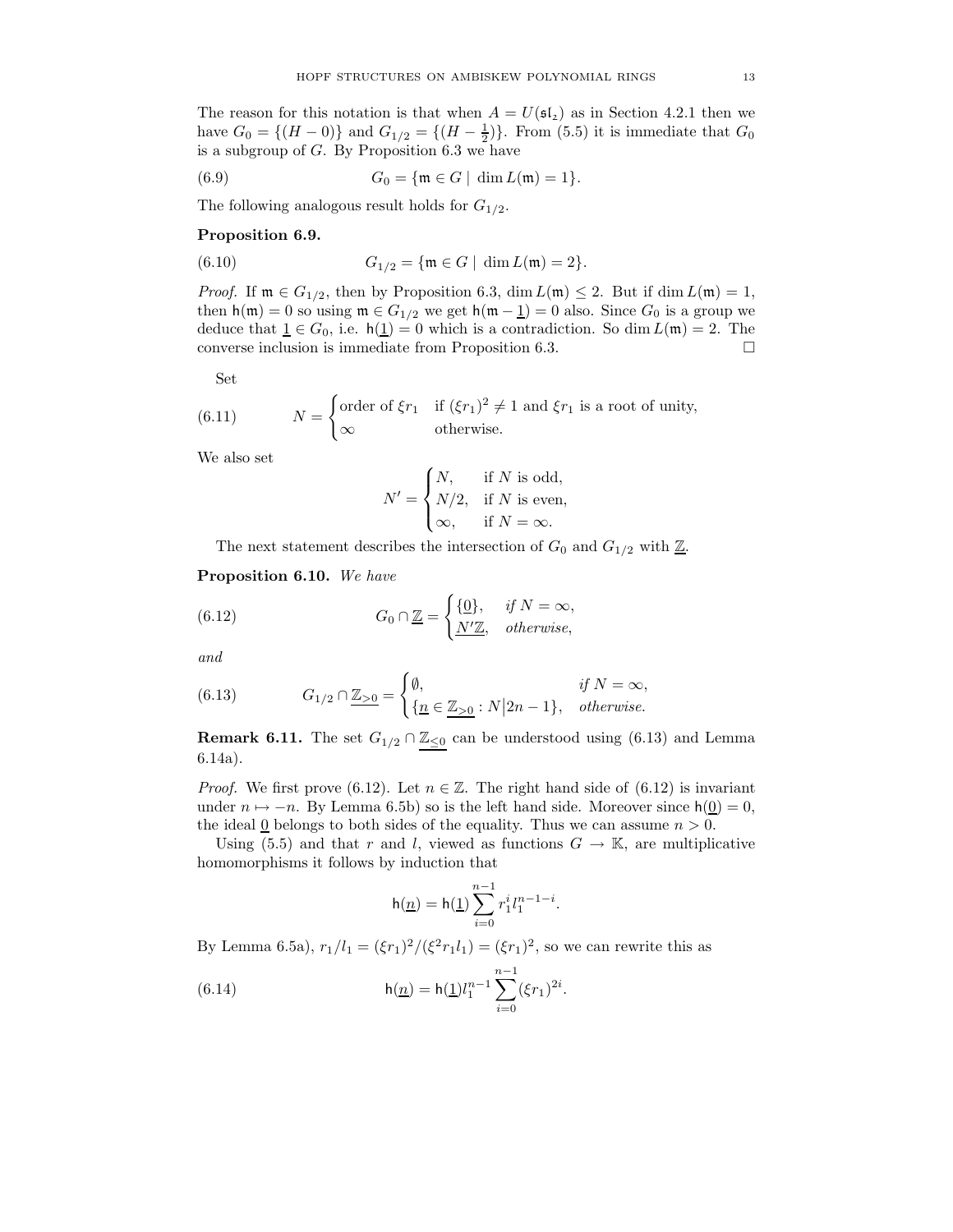If  $N = \infty$  and  $(\xi r_1)^2 \neq 1$  then by  $(6.14)$  we have  $\underline{n} \in G_0 \cap \underline{\mathbb{Z}}$  iff  $(\xi r_1)^{2n} = 1$ , which is false. If  $(\xi r_1)^2 = 1$ , then (6.14) implies that  $\underline{n} \notin G_0 \cap \underline{\mathbb{Z}}$ . If  $N < \infty$ , then  $(\xi r_1)^2 \neq 1$ so by  $(6.14)$ ,  $h(\underline{n}) = 0$  iff  $(\xi r_1)^{2n} = 1$  i.e. iff  $N|2n$ . This is equivalent to  $N'|n$ . Next we prove (6.13). Suppose  $n \in \mathbb{Z}_{>0}$ . By definition,  $n \in G_{1/2}$  iff

 $h(\underline{n-1}) + \xi h(\underline{n}) = 0.$ 

Using (6.14) on both terms and dividing by  $h(1)\xi l_1^{n-1}$ , this is equivalent to

$$
\xi^{-1}l_1^{-1}\sum_{k=0}^{n-2}(\xi r_1)^{2k} + \sum_{k=0}^{n-1}(\xi r_1)^{2k} = 0.
$$

But  $\xi^{-1}l_1^{-1} = \xi r_1$  by Lemma 6.5a) so this can be rewritten as

(6.15) 
$$
\sum_{k=0}^{2n-2} (\xi r_1)^k = 0.
$$

Thus  $(\xi r_1)^2 \neq 1$  and multiplying by  $\xi r_1 - 1$  we get  $(\xi r_1)^{2n-1} = 1$ . Therefore  $N < \infty$  and  $N|2n-1$ . Conversely, if  $N < \infty$  and  $N|2n-1$  then  $(\xi r_1)^2 \neq 1$  and  $(\xi r_1)^{2n-1} = 1$  which implies (6.15). This proves (6.13).

**Proposition 6.12.** Suppose  $h(1) \neq 0$  and  $G_{1/2} \neq \emptyset$ . Then a)  $\xi r_1 \neq -1$ , and

b)  $G_{1/2}$  is a left and right coset of  $G_0$  in  $G$ .

*Proof.* Let  $\mathfrak{m}_{1/2} \in G_{1/2}$ . To prove a), suppose that  $\xi r_1 = -1$ . Then

$$
0 = h(m_{1/2} - \underline{1}) + \xi h(m_{1/2}) =
$$
  
= h(m\_{1/2})r(-\underline{1}) + l(m\_{1/2})h(-\underline{1}) + \xi h(m\_{1/2}) =  
= h(m\_{1/2})(r\_1^{-1} + \xi) + l(m\_{1/2})h(-\underline{1}) =  
= -l(m\_{1/2})r\_1^{-1}l\_1^{-1}h(\underline{1}),

where we used Lemma  $6.5b$ ) in the last equality. Since l is invertible we deduce that  $h(1) = 0$  which is a contradiction.

To prove part b), we will show that

$$
G_{1/2} = G_0 + \mathfrak{m}_{1/2}.
$$

One proves  $G_{1/2} = \mathfrak{m}_{1/2} + G_0$  in an analogous way. Let  $\mathfrak{m} \in G_0$  be arbitrary. Then using (5.5) twice,

$$
h(\mathfrak{m} + \mathfrak{m}_{1/2} - \underline{1}) + \xi h(\mathfrak{m} + \mathfrak{m}_{1/2}) = l(\mathfrak{m}) \big( h(\mathfrak{m}_{1/2} - \underline{1}) + \xi h(\mathfrak{m}_{1/2}) \big) = 0.
$$

Since l is invertible we get  $\mathfrak{m} + \mathfrak{m}_{1/2} \in G_{1/2}$ .

Conversely, suppose  $\mathfrak{m} \in G_{1/2}$ . Then

$$
\begin{aligned} \mathsf{h}(\mathfrak{m}-\underline{1})+\xi \mathsf{h}(\mathfrak{m})=0,\\ \mathsf{h}(\mathfrak{m}_{1/2}-\underline{1})+\xi \mathsf{h}(\mathfrak{m}_{1/2})=0. \end{aligned}
$$

Multiply the first equation by  $r(-\mathfrak{m}_{1/2})$  and the second by  $-r(-\mathfrak{m}_{1/2})l(-\mathfrak{m}_{1/2})l(\mathfrak{m})$ and add them together. Then we get

$$
((h(\mathfrak{m})r_1^{-1} + l(\mathfrak{m})h(-\underline{1}))r(-\mathfrak{m}_{1/2}) -
$$
  

$$
r(-\mathfrak{m}_{1/2})l(-\mathfrak{m}_{1/2})l(\mathfrak{m})(h(\mathfrak{m}_{1/2}r_1^{-1} + l(\mathfrak{m}_{1/2})h(-\underline{1})) + \xi h(\mathfrak{m} - \mathfrak{m}_{1/2}) = 0,
$$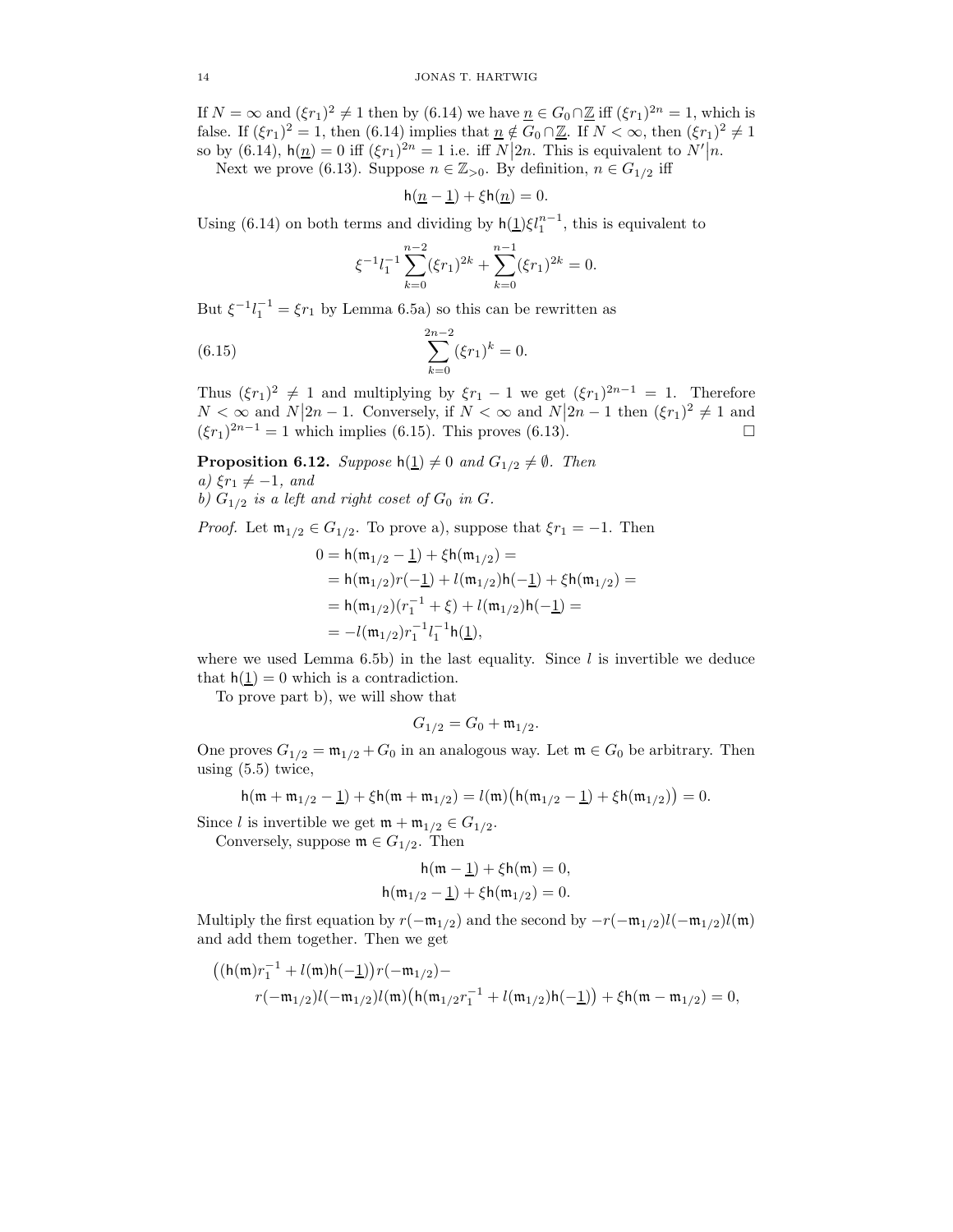or equivalently,

$$
h(\mathfrak{m})r_1^{-1}r(-\mathfrak{m}_{1/2}) - r(-\mathfrak{m}_{1/2})l(-\mathfrak{m}_{1/2})l(\mathfrak{m})h(\mathfrak{m}_{1/2})r_1^{-1} + \xi h(\mathfrak{m} - \mathfrak{m}_{1/2}) = 0.
$$
 Using (5.5) this can be written

$$
r_1^{-1}(1+\xi r_1)h(\mathfrak{m}-\mathfrak{m}_{1/2})=0.
$$

Since  $\xi r_1 \neq -1$  by part a), we conclude that  $h(\mathfrak{m} - \mathfrak{m}_{1/2}) = 0$ . This shows that  $\mathfrak{m} \in G_0 + \mathfrak{m}_{1/2}.$ 

The following lemma will be useful.

**Lemma 6.13.** Let  $j \in \mathbb{Z}$ . If  $\mathfrak{m}_0 \in G_0$ , then

$$
(6.16) \t\t m_0 + j \in G_0 \Longleftrightarrow j \in G_0,
$$

and if  $h(\underline{1}) \neq 0$  and  $\mathfrak{m}_{1/2} \in G_{1/2}$ , then

(6.17) 
$$
\mathfrak{m}_{1/2} + \underline{j} \in G_{1/2} \Longleftrightarrow \underline{j} \in G_0.
$$

*Proof.* (6.16) is immediate since  $G_0$  is a subgroup of G. If  $j \in G_0$ , then  $\mathfrak{m}_{1/2} + j \in$  $G_{1/2}$  by Proposition 6.12. Conversely, if  $\mathfrak{m}_{1/2} + \underline{j} \in G_{1/2}$  then by Proposition 6.12,  $G_0 \ni \mathfrak{m}_{1/2} + j - \mathfrak{m}_{1/2} = j.$ 

The next statements will be needed in Section 8.

**Lemma 6.14.** Suppose  $h(1) \neq 0$  and let  $m, n \in G_{1/2}$ . Then

- a)  $1 m \in G_{1/2}$ , and
- b)  $m + n 1 \in G_0$ .

Proof. Part a) follows from the calculation

$$
h(\underline{1} - m - \underline{1}) + \xi h(\underline{1} - m) = -l(-m)r(-m)h(m) - \xi l(\underline{1} - m)(r(\underline{1} - m)h(m - \underline{1})) =
$$
  
=  $-l(-m)r(-m)(h(m) + \xi r_1 l_1 h(m - \underline{1})) =$   
=  $-l(-m)r(-m)\xi^{-1}(\xi h(m) + h(m - \underline{1})) = 0.$ 

For part b), use that dim  $L(1-n) = 2$  by part a), and thus  $m+n-1 = m-(1-n) \in G_0$ by Proposition 6.12b).  $\Box$ 

The formulas provided by the following technical lemma are the key to proving our main theorem.

**Lemma 6.15.** Let  $m \in G$  and  $j \in \mathbb{Z}_{\geq 0}$ . If  $n = 2j + 1$  then

(6.18) 
$$
\sum_{k=0}^{n-1} \xi^{n-1-k} \mathsf{h}(\mathfrak{m} - \underline{k}) = r_1^{-j} \mathsf{h}(\mathfrak{m} - \underline{j}) \sum_{k=0}^{n-1} (\xi r_1)^k
$$

and if  $n = 2j + 2$  then

(6.19) 
$$
\sum_{k=0}^{n-1} \xi^{n-1-k} h(\mathfrak{m} - \underline{k}) = r_1^{-j} \left( h(\mathfrak{m} - \underline{j} - \underline{1}) + \xi h(\mathfrak{m} - \underline{j}) \right) \sum_{k=0}^{n/2-1} (\xi r_1)^{2k}.
$$

*Proof.* If  $n = 2j + 1$ , we make the change of index  $k \mapsto j - k$ , then factor out  $\xi^{j}$ and apply formula (6.5):

$$
\sum_{k=0}^{2j} \xi^{2j-k} \mathsf{h}(\mathfrak{m} - \underline{k}) = \sum_{k=-j}^{j} \xi^{j+k} \mathsf{h}(\mathfrak{m} - \underline{j} + \underline{k}) = \xi^{j} \mathsf{h}(\mathfrak{m} - \underline{j}) \sum_{k=-j}^{j} (\xi r_{1})^{k}.
$$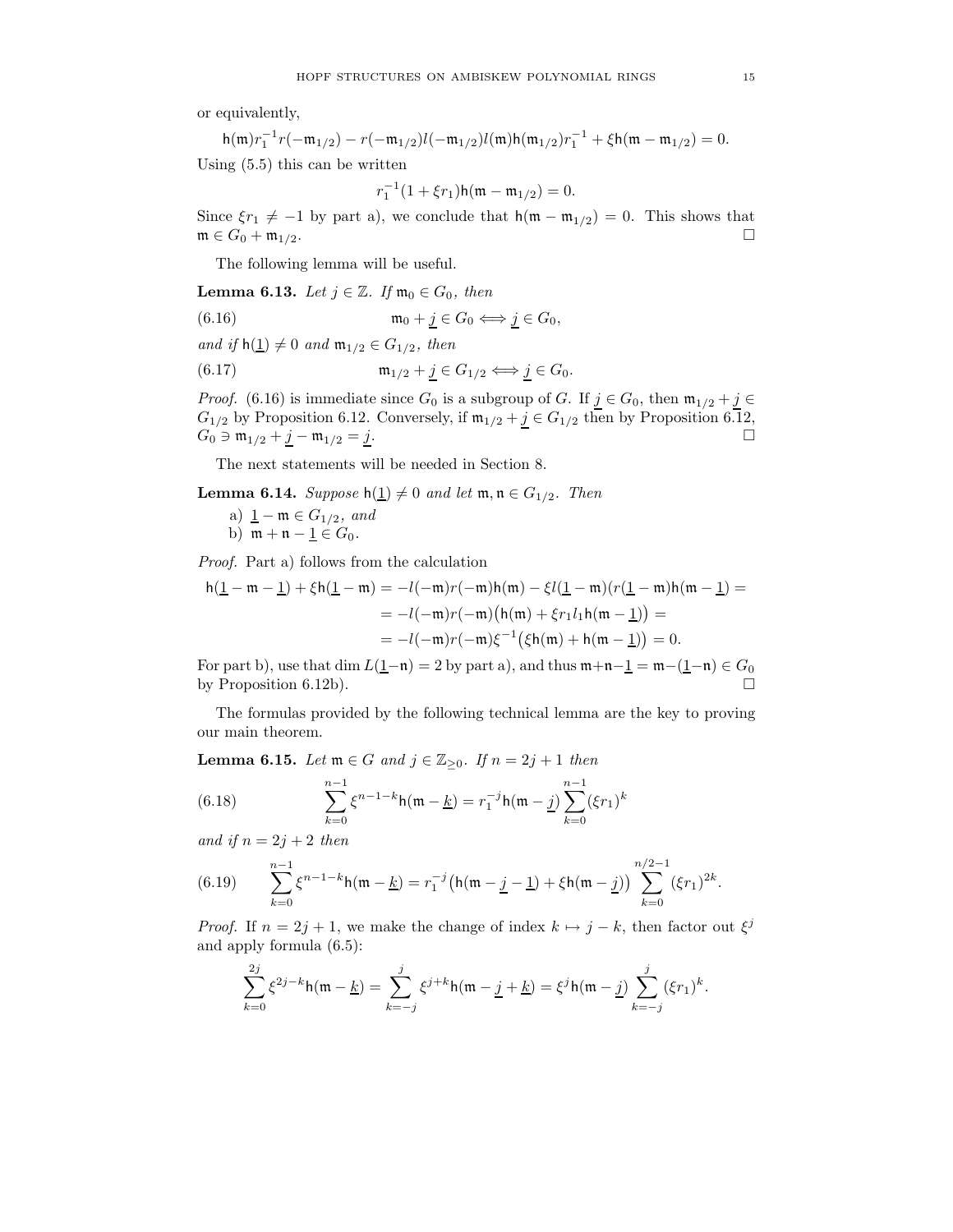Factoring out  $(\xi r_1)^{-j}$  and changing index from k to  $k - j$  yields (6.18).

For the  $n = 2j + 2$  case we first split the sum in the left hand side of (6.19) into two sums corresponding to odd and even k:

$$
\sum_{k=0}^{j} \xi^{2j-2k} \mathsf{h}(\mathfrak{m} - \underline{2k} - \underline{1}) + \sum_{k=0}^{j} \xi^{2j+1-2k} \mathsf{h}(\mathfrak{m} - \underline{2k})
$$

Then we make the change of summation index  $k \mapsto -k + j/2$  in both sums

$$
\xi^j \sum_{k=-j/2}^{j/2} \xi^{2k} \mathsf{h}(\mathfrak{m} - \underline{j} - \underline{1} + \underline{2k}) + \xi^{j+1} \sum_{k=-j/2}^{j/2} \xi^{2k} \mathsf{h}(\mathfrak{m} - \underline{j} + \underline{2k})
$$

and use (6.5) on each of them to get

$$
\big(\mathsf{h}(\mathfrak{m}-\underline{j}-\underline{1})+\xi\mathsf{h}(\mathfrak{m}-\underline{j})\big)\xi^j\sum_{k=-j/2}^{j/2}(\xi r_1)^{2k}.
$$

If we factor out  $(\xi r_1)^{-j}$  and change summation index from k to  $k - j/2$  we obtain  $(6.19)$ .

We now come to the main results in this section.

**Main Lemma 6.16.** Assume that  $h(1) \neq 0$  and let  $m \in G$ . Then

- a) dim  $L(\mathfrak{m}) \leq N$ ,
- b) if  $\dim L(\mathfrak{m}) = n < N$  then  $\mathfrak{m} \in G_{\frac{i-1}{2}} + \underline{j}$  where  $n = 2j + i, i \in \{1, 2\},\$  $j \in \mathbb{Z}_{\geq 0}$ , and
- c) if  $i \in \{1,2\}$ ,  $j \in \mathbb{Z}_{\geq 0}$ ,  $2j + i \leq N$  and  $\mathfrak{m} \in G_{\frac{i-1}{2}}$  then

$$
\dim L(\mathfrak{m} + j) = 2j + i.
$$

d) If  $N' < \infty$  then dim  $L(\mathfrak{m} + N'j) = \dim L(\mathfrak{m})$  for any  $j \in \mathbb{Z}$ .

*Proof.* Part a) is trivial when  $N = \infty$ . If N is finite and odd, Proposition 6.3 and (6.18) imply that  $\dim L(\mathfrak{m}) \leq N$ . If N is finite and even, then  $(\xi r_1)^N = 1$ and  $(\xi r_1)^2 \neq 1$  so  $\sum_{k=0}^{N/2-1} (\xi r_1)^{2k} = 0$ . Hence Proposition 6.3 and (6.19) implies  $\dim L(\mathfrak{m}) \leq N$  in this case as well.

Next we turn to part b). Suppose first that  $\dim L(\mathfrak{m}) = n = 2j + 1 \leq N$ . Then by Proposition 6.3 and (6.18) the right hand side of (6.18) is zero. The definition of N implies that  $h(\mathfrak{m} - \underline{j}) = 0$ , i.e.  $\mathfrak{m} \in G_0 + \underline{j}$ . If instead dim  $L(\mathfrak{m}) = 2j + 2 < N$ , Proposition 6.3 and (6.19) similarly implies that  $\mathfrak{m} \in G_{1/2} + j$ .

To prove (6.20), we proceed by induction on j. For  $j = 0$  it follows from (6.9) and (6.10). Suppose it holds for  $j = 0, 1, \ldots, k - 1$ , where  $k > 0$  and  $2k + i \leq N$ . We first show that dim  $L(\mathfrak{m} + \underline{k}) \leq 2k + i$ . If  $i = 1$  then by (6.18),

$$
\sum_{l=0}^{2k} \xi^{2k-l} \mathsf{h}(\mathfrak{m}+\underline{k}-\underline{l}) = r_1^{-k} \mathsf{h}(\mathfrak{m}) \sum_{l=0}^{2k} (\xi r_1)^l = 0
$$

since  $\mathfrak{m} \in G_0$ . Similarly, if  $i = 2$ , then (6.19) gives

$$
\sum_{l=0}^{2k+1} \xi^{2k+1-l} \mathsf{h}(\mathfrak{m} + \underline{k} - \underline{l}) = r_1^{-k} \big( \mathsf{h}(\mathfrak{m} - \underline{1}) + \xi \mathsf{h}(\mathfrak{m}) \big) \sum_{l=0}^{k} (\xi r_1)^{2l} = 0
$$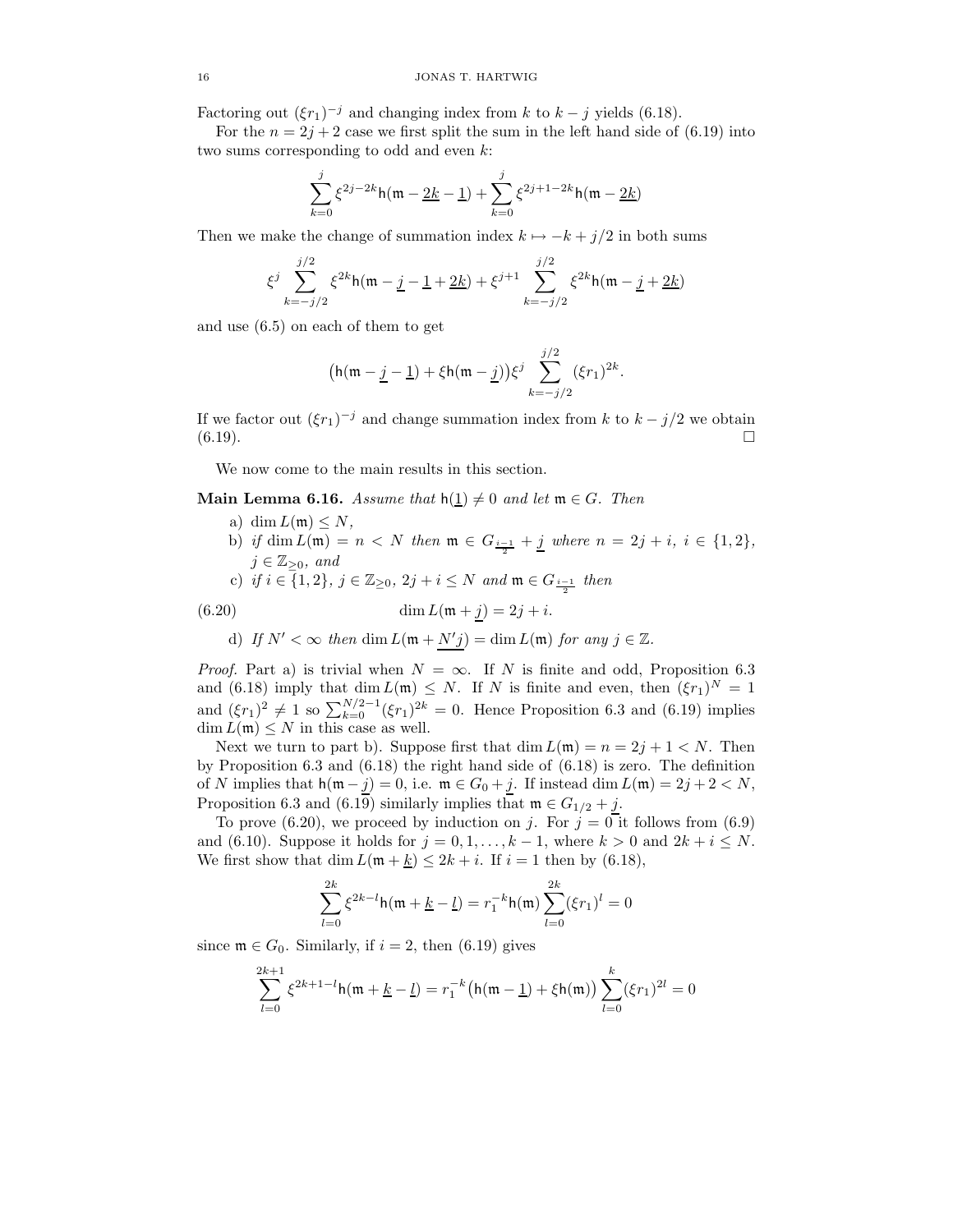since  $\mathfrak{m} \in G_{1/2}$  in this case. Thus dim  $L(\mathfrak{m} + j) \leq 2j + i$  by Proposition 6.3. Write dim  $L(\mathfrak{m} + \underline{k}) = 2k' + i'$  where  $k' \geq 0, i' \in \{1, 2\}$  and assume that  $2k' + i' < 2k + i$ . By part b) we have  $\mathfrak{m} + \underline{k} \in G_{i'-1} + \underline{k'}$  which implies that  $\dim L(\mathfrak{m} + \underline{k} - \underline{k'}) = i'$  by  $(6.9)$  and  $(6.10)$ . This contradicts the induction hypothesis unless  $k' = 0$ . Assuming  $k' = 0$  we get  $\mathfrak{m} + \underline{k} \in G_{\frac{i'-1}{2}}$ . If  $i = i'$  then from Lemma 6.13 follows that  $\underline{k} \in G_0$ . Since  $0 < k < \frac{2k+i}{2} \le N/2 \le N'$  this contradicts 6.12. We now show that  $i \neq i'$ is also impossible. If  $i = 1$  and  $i' = 2$ , then  $\mathfrak{m} \in G_0$  and  $\mathfrak{m} + \underline{k} \in G_{1/2}$  so by Proposition 6.12b),  $\underline{k} \in G_{1/2} \cap \underline{\mathbb{Z}_{>0}}$ . By (6.13) we get  $N|2k-1$  which is absurd because  $0 < 2k - 1 < 2k + 1 \le N$ . If  $i = 2$  and  $i' = 1$  then  $\mathfrak{m} \in G_{1/2}$  and  $\mathfrak{m} + \underline{k} \in G_0$ . By Proposition 6.12b) we have  $-\underline{k} = \mathfrak{m} - (\mathfrak{m} + \underline{k}) \in G_{1/2}$ . By Lemma 6.14a),  $\frac{1+k}{1} \in G_{1/2}$  so (6.13) implies that  $N \mid 2(1+k)-1 = 2k+1$ . This is impossible since  $0 < 2k + 1 < 2k + 2 \le N$ . We have proved that the assumption  $2k' + i' < 2k + i$  is false and hence that  $\dim L(\mathfrak{m} + \underline{k}) = 2k + i$ , which proves the induction step.

Finally, part d) follows from Corollary 6.4 and Proposition 6.10.

### Theorem 6.17. Let  $\mathfrak{m} \in G$ .

\n- If 
$$
N = \infty
$$
, then  $(6.21)$   $\dim L(\mathfrak{m}) < \infty \Longleftrightarrow \mathfrak{m} \in (G_0 + \underline{\mathbb{Z}_{\geq 0}}) \cup (G_{1/2} + \underline{\mathbb{Z}_{\geq 0}})$
\n

and

(6.22) 
$$
\dim L(\mathfrak{m}_0 + \underline{j}) = 2j + 1, \quad \text{for } \mathfrak{m}_0 \in G_0 \text{ and } j \in \mathbb{Z}_{\geq 0},
$$

(6.23) 
$$
\dim L(\mathfrak{m}_{1/2} + \underline{j}) = 2j + 2, \quad \text{for } \mathfrak{m}_{1/2} \in G_{1/2} \text{ and } j \in \mathbb{Z}_{\geq 0}.
$$

\n- If 
$$
N < \infty
$$
 and N is even, then
\n- $(6.24)$   $\dim L(\mathfrak{m}) < \infty \Longleftrightarrow \mathfrak{m} \in (G_0 + \mathbb{Z}) \cup (G_{1/2} + \mathbb{Z})$
\n

and

(6.25) 
$$
\dim L(\mathfrak{m} + \underline{(N/2)j}) = \dim L(\mathfrak{m}), \quad \text{for any } \mathfrak{m} \in G \text{ and } j \in \mathbb{Z},
$$
  
and for  $\mathfrak{m}_0 \in G_0$  and  $\mathfrak{m}_{1/2} \in G_{1/2}$  we have

(6.26) 
$$
\dim L(\mathfrak{m}_0 + j) = 2j + 1, \quad \text{if } 0 \le j < N/2,
$$

(6.27) 
$$
\dim L(\mathfrak{m}_{1/2} + \underline{j}) = 2\underline{j} + 2, \quad \text{if } 0 \le \underline{j} < N/2.
$$

• If 
$$
N < \infty
$$
 and N is odd, then

(6.28) 
$$
\dim L(\mathfrak{m}) < \infty \Longleftrightarrow \mathfrak{m} \in G_0 + \underline{\mathbb{Z}} = G_{1/2} + \underline{\mathbb{Z}}
$$

and

(6.29) 
$$
\dim L(\mathfrak{m} + Nj) = \dim L(\mathfrak{m}), \quad \text{for any } \mathfrak{m} \in G \text{ and } j \in \mathbb{Z},
$$

and for  $\mathfrak{m}_0 \in G_0$  and  $\mathfrak{m}_{1/2} \in G_{1/2}$  we have

(6.30) 
$$
\dim L(\mathfrak{m}_0 + \underline{j}) = \begin{cases} 2j+1, & \text{if } 0 \le j < \frac{N+1}{2}, \\ 2j+1-N, & \text{if } \frac{N+1}{2} \le j < N, \end{cases}
$$

(6.31) 
$$
\dim L(\mathfrak{m}_{1/2} + \underline{j}) = \begin{cases} 2j+2, & \text{if } 0 \le j < \frac{N-1}{2}, \\ 2j+2-N, & \text{if } \frac{N-1}{2} \le j < N. \end{cases}
$$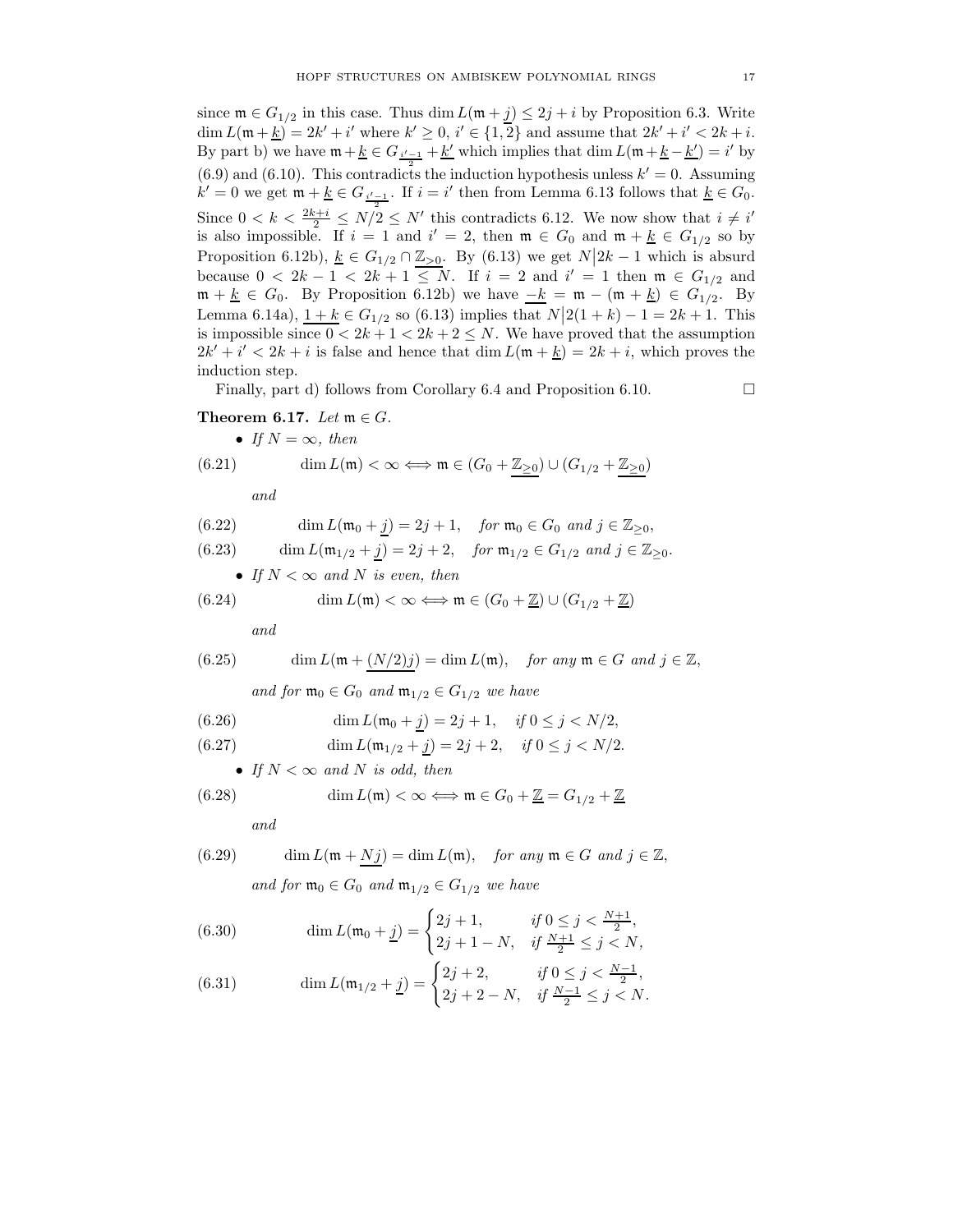*Proof.* When  $N = \infty$ , relations (6.21)-(6.23) are immediate from Lemma 6.16b) and c).

Suppose N is finite and even. The  $\Rightarrow$  implication in (6.24) holds by Lemma 6.16b). And (6.25) follows from (6.12) and Corollary 6.4. Assume that  $\mathfrak{m} \in (G_0 +$  $\underline{\mathbb{Z}}$ )∪( $G_{1/2} + \underline{\mathbb{Z}}$ ). Using (6.25) we can assume that  $\mathfrak{m} = \mathfrak{m}' + j$  where  $\mathfrak{m}' \in G_0 \cup G_{1/2}$ and  $0 \leq j \leq N/2$ . Then, if  $i \in \{1,2\}$  we have  $2j+i \leq N$  and Lemma 6.16c) implies  $(6.26)-(6.27)$  and therefore dim  $L(\mathfrak{m}) < \infty$  so  $(6.24)$  is also proved.

Assume that N is finite and odd. By (6.13) we have  $(N + 1)/2 \in G_{1/2}$ . Therefore  $G_0 + \underline{\mathbb{Z}} = G_0 + (N+1)/2 + \underline{\mathbb{Z}} = G_{1/2} + \underline{\mathbb{Z}}$  since  $G_{1/2}$  is a right coset of  $G_0$  in G by Proposition 6.12. As before, Lemma 6.16b) implies the  $\Rightarrow$  case in (6.28) and (6.29) holds by virtue of (6.12) and Corollary 6.4. If  $\mathfrak{m} \in G_0 + \underline{\mathbb{Z}}$  we can assume by (6.29) that  $\mathfrak{m} \in G_0 + \underline{j}$  where  $0 \leq j < N$ . If  $j < \frac{N+1}{2}$ , then  $2j + 1 < N + 2$  so since N is odd we have  $\overline{2}j + 1 \leq N$ . By Lemma 6.16c) we deduce that dim  $L(\mathfrak{m}) = 2j + 1$ . If instead  $j \geq \frac{N+1}{2}$ , then  $\mathfrak{m} = (N+1)/2 + \mathfrak{m} - (N+1)/2 \in G_{1/2} + k$  where  $k = j - \frac{N+1}{2}$  so  $0 \le k < \frac{N-1}{2}$ . Thus  $2k + 2 \le N$  so Lemma 6.16c) implies that  $\dim L(\mathfrak{m}) = 2k + 2 = 2j + 1 - N$ . This proves (6.30) and the  $\Leftarrow$  implication in (6.28). Finally (6.31) is equivalent to (6.30) in the following sense. Let  $0 \le j \le N$ and  $\mathfrak{m}_{1/2} \in G_{1/2}$ . Then

$$
\dim L(\mathfrak{m}_{1/2} + \underline{j}) = \dim L(\mathfrak{m}_0 + \underline{j}'),
$$

where  $j' = j + (N + 1)/2$  and  $\mathfrak{m}_0 = \mathfrak{m}_{1/2} - (N + 1)/2$ . Now  $\mathfrak{m}_0 \in G_0$  since  $G_{1/2}$  is a coset of  $G_0$  in  $G$ . If  $0 \le j < \frac{N-1}{2}$ , then  $\frac{N+1}{2} \le j' < N$  so by  $(6.30)$  we have

 $\dim L(\mathfrak{m}_{1/2} + \underline{j}) = \dim L(\mathfrak{m}_0 + \underline{j}') = 2\underline{j}' + 1 - N = 2\underline{j} + 2.$ 

And if  $\frac{N-1}{2} \leq j < N$ , then  $0 \leq j' - N < \frac{N+1}{2}$  and hence

$$
\dim L(\mathfrak{m}_{1/2} + \underline{j}) = \dim L(\mathfrak{m}_0 + \underline{j' - N}) = 2(j' - N) + 1 = 2j + 1 - N.
$$

The proof is finished.

Corollary 6.18. If  $N = \infty$  and  $\mathfrak{m} \in G_0 \cup G_{1/2}$ , then  $L(\mathfrak{m} + j)$  is infinitedimensional for any  $j \in \mathbb{Z}_{< 0}$ .

*Proof.* If the dimension of  $L(\mathfrak{m} + j)$  were finite and odd (even), then dim  $L(\mathfrak{m} + j)$  $j - k$ ) = 1 (2) for some  $k \ge 0$  by Lemma 6.16b). By Lemma 6.16c),  $L(\mathfrak{m})$  has then dimension  $2(j - k) + 1$  (2(j − k) + 2) and thus j = k which is absurd.  $□$ 

**Corollary 6.19.** Suppose  $N = \infty$  and let  $\mathfrak{m} \in G_f$ . Then  $L(\mathfrak{m})$  is the unique finite-dimensional quotient of  $M(\mathfrak{m})$ .

*Proof.* It is enough to prove that the unique maximal proper submodule  $N(\mathfrak{m})$  of M(m) is simple. By Theorem 6.17 we can write  $\mathfrak{m} = \mathfrak{n} + j$  where  $\mathfrak{n} \in G_0 \cup G_{1/2}$ and  $j \in \mathbb{Z}_{\geq 0}$ . From the proof of Proposition 6.3 we have

$$
Supp(L(\mathfrak{m})) = \{\mathfrak{n} + \underline{j}, \mathfrak{n} + \underline{j} - \underline{1}, \dots, \mathfrak{n} - \underline{j}\}.
$$

Thus  $N(\mathfrak{m})$  is a highest weight module of highest weight  $\mathfrak{n} - j - 1$ . So  $N(\mathfrak{m})$  is a quotient of  $M(\mathfrak{n} - \underline{j} - \underline{1})$ . But  $M(\mathfrak{n} - \underline{j} - \underline{1})$  is simple, otherwise it would have a finite-dimensional simple quotient, i.e.  $L(\mathfrak{n} - j - \underline{1})$  would be finite-dimensional, contradicting Corollary 6.18. Thus  $N(\mathfrak{m})$  is also simple.

$$
\Box
$$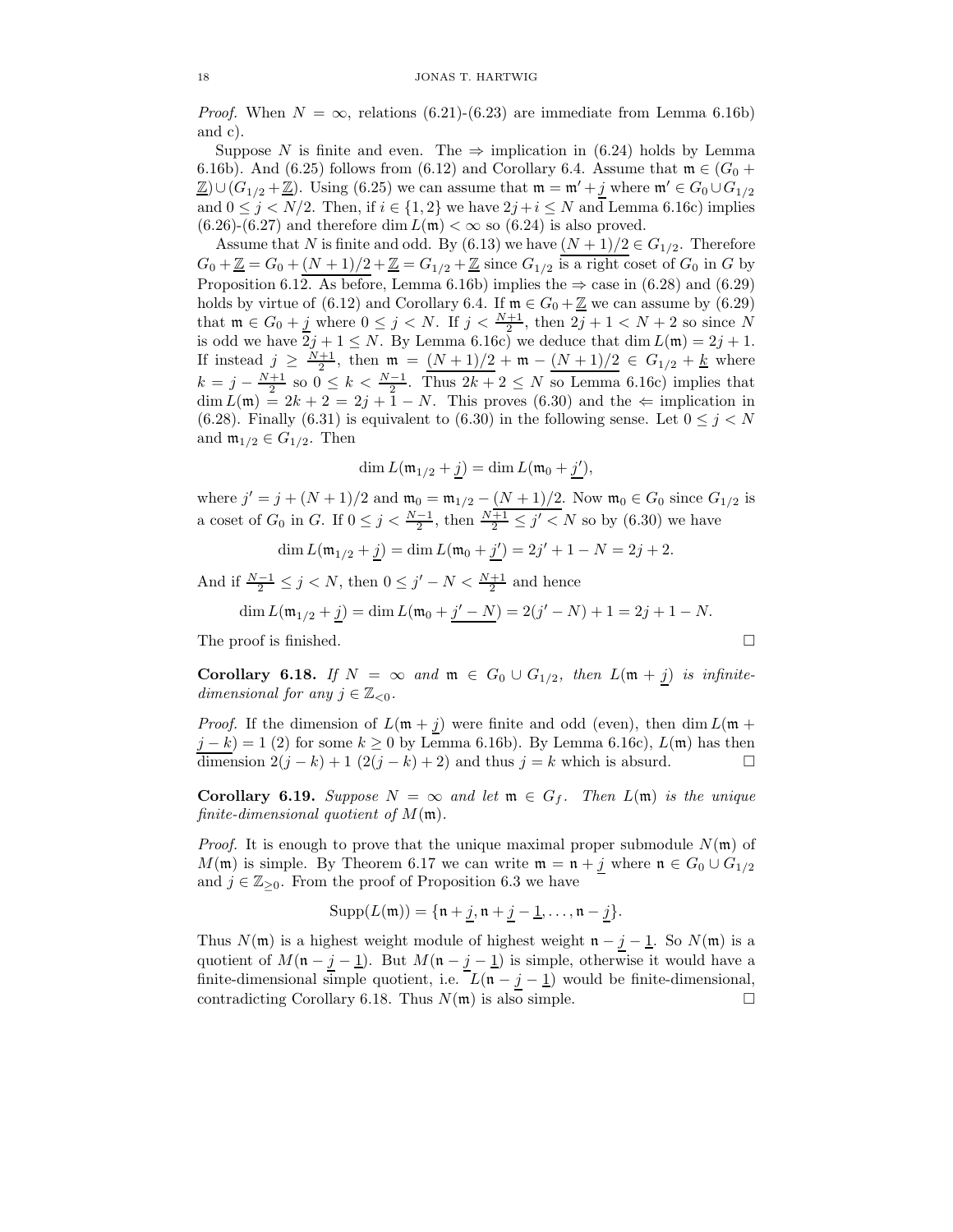Remark 6.20. We finish this section by remarking that there exist algebras in the class studied in this paper which do not have even-dimensional simple modules as for example the algebra  $B_q$  from Section 4.4. Indeed, in this case we have  $\xi r_1 = -1$ and so  $N = \infty$  by definition. By Proposition 6.12,  $G_{1/2} = \emptyset$  so by Theorem 6.17, there can exist no even-dimensional simple modules.

#### 7. Tensor products and a Clebsch-Gordan formula

As we have seen in Section 2 the existence of a Hopf structure on an algebra allows one to define tensor product of its representations by (2.4). The aim of this section is to prove a formula which decomposes the tensor product of two simple A-modules into a direct sum of simple modules. It generalizes the classical Clebsch-Gordan formula for modules over  $U(\mathfrak{sl}_2)$ . We will assume that  $A = A(R, \sigma, \mathsf{h}, \xi)$ is an ambiskew polynomial ring and that it carries a Hopf structure of the type considered in Section 3. We will also assume (6.1) and that  $N = \infty$ .

**Lemma 7.1.** Let  $V$  and  $W$  be two A-modules. Then

(7.1) 
$$
V_{\mathfrak{m}} \otimes W_{\mathfrak{n}} \subseteq (V \otimes W)_{\mathfrak{m}+\mathfrak{n}}
$$

for any  $\mathfrak{m}, \mathfrak{n} \in G$ . Hence if V and W are weight modules, then so is  $V \otimes W$  and

 $\text{Supp}(V \otimes W) = \{\mathfrak{m} + \mathfrak{n} \mid \mathfrak{m} \in \text{Supp}(V), \mathfrak{n} \in \text{Supp}(W)\}.$ 

*Proof.* Let  $v \in V_m$ ,  $w \in W_n$ . Then for any  $r \in R$ ,

$$
r(v \otimes w) = \sum_{(r)} r'v \otimes r''w = \sum_{(r)} r'(\mathfrak{m})v \otimes r''(\mathfrak{n})w =
$$
  
= 
$$
\sum_{(r)} r'(\mathfrak{m})r''(\mathfrak{n})v \otimes w = r(\mathfrak{m} + \mathfrak{n})v \otimes w
$$

by  $(5.3)$ , proving  $(7.1)$ . Thus if V, W are weight modules,

$$
V\otimes W=(\oplus_{\mathfrak{m}} V_{\mathfrak{m}})\otimes (\oplus_{\mathfrak{n}} W_{\mathfrak{n}})=\oplus_{\mathfrak{m},\mathfrak{n}} V_{\mathfrak{m}}\otimes W_{\mathfrak{n}}=\oplus_{\mathfrak{m}}\big(\oplus_{\mathfrak{m}_1+\mathfrak{m}_2=\mathfrak{m}} V_{\mathfrak{m}_1}\otimes W_{\mathfrak{m}_2}\big).
$$

**Theorem 7.2.** Let  $\mathfrak{m}, \mathfrak{n} \in G_f$ . We have the following isomorphism

$$
(7.2) \qquad L(\mathfrak{m}) \otimes L(\mathfrak{n}) \simeq L(\mathfrak{m} + \mathfrak{n}) \oplus L(\mathfrak{m} + \mathfrak{n} - \underline{1}) \oplus \ldots \oplus L(\mathfrak{m} + \mathfrak{n} - \underline{s} + \underline{1})
$$

where  $s = \min\{\dim L(\mathfrak{m}), \dim L(\mathfrak{n})\}.$ 

*Proof.* Let  $e^{\mathfrak{m}}$ ,  $e^{\mathfrak{n}}$  denote highest weight vectors in  $L(\mathfrak{m})$ ,  $L(\mathfrak{n})$  respectively and set  $e_j^{\mathfrak{m}} := (X_{-})^j e^{\mathfrak{m}}$  for  $j \in \mathbb{Z}_{\geq 0}$  and similarly for **n**. Set  $V = L(\mathfrak{m}) \otimes L(\mathfrak{n})$ . By Lemma 7.1 we have

$$
V_{\mathfrak{m}+\mathfrak{n}-\underline{k}} = \oplus_{i+j=k} \mathbb{K}e_i^{\mathfrak{m}} \otimes e_j^{\mathfrak{n}}
$$
  
for  $k \in \mathbb{Z}_{\geq 0}$ . Fix  $0 \leq k \leq s-1$ . We will prove that  
(7.3) dim ker  $X_+|_{V_{\mathfrak{m}+\mathfrak{n}-k}} = 1$ .

From the calculations in the proof of Proposition 6.3 follows that when  $j > 0$ ,  $X_+e_j^{\mathfrak{m}}$ is a nonzero multiple of  $e_{j-1}^{\mathfrak{m}}$ . Let  $\nu_j^{\mathfrak{m}}$  denote this multiple. Let

$$
u = \sum_{i=0}^{k} \lambda_i e_i^{\mathfrak{m}} \otimes e_{k-i}^{\mathfrak{n}}
$$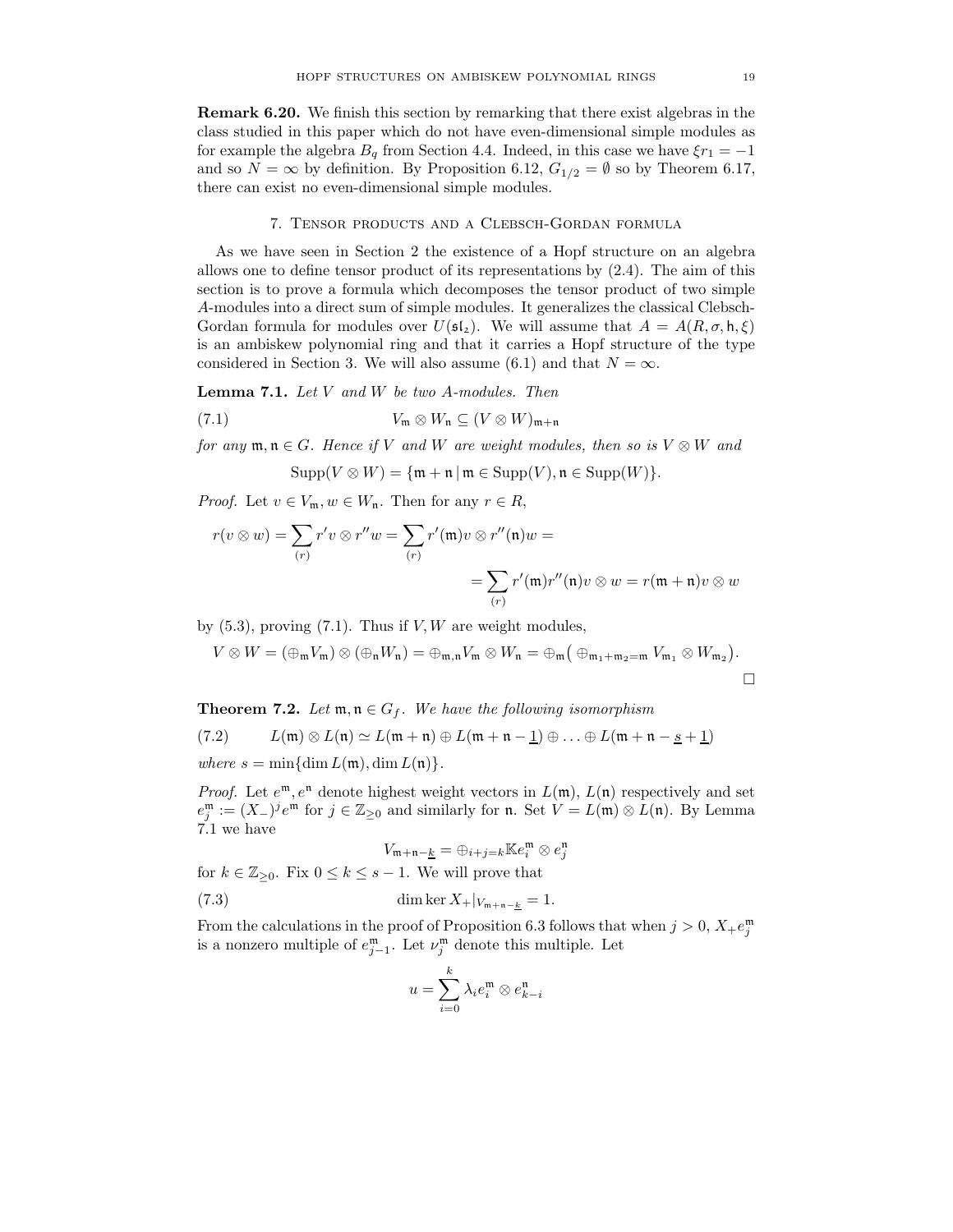be an arbitrary vector in  $V_{m+n-\underline{k}}$ . Then

$$
X_{+}u = \sum_{i=0}^{k} \lambda_{i} (X_{+}e_{i}^{m} \otimes r_{+}e_{k-i}^{n} + l_{+}e_{i}^{m} \otimes X_{+}e_{k-i}^{n}) =
$$
  
= 
$$
\sum_{i=0}^{k-1} [\lambda_{i+1} \nu_{i+1}^{m} r_{+} (n - \underline{k} + \underline{i} + \underline{1}) + \lambda_{i} l_{+} (m - \underline{i}) \nu_{k-i}^{n}] e_{i}^{m} \otimes e_{k-1-i}^{n}.
$$

Setting

$$
\begin{aligned} c_i &= l_+(\mathfrak{m}-\underline{i})\nu^n_{k-i}, \\ c'_i &= \nu^{\mathfrak{m}}_i r_+(\mathfrak{n}-\underline{k}+\underline{i}), \end{aligned}
$$

the condition for  $u$  to be a highest weight vector can hence be written as

(7.4) 
$$
\begin{bmatrix} c_0 & c'_1 & & & \\ & c_1 & c'_2 & & \\ & & \ddots & \ddots & \\ & & & c_{k-1} & c'_k \end{bmatrix} \begin{bmatrix} \lambda_0 \\ \lambda_1 \\ \vdots \\ \lambda_k \end{bmatrix} = 0.
$$

Since  $r_+$  and  $l_+$  are grouplike, they are invertible and hence  $c_i \neq 0 \neq c'_{i+1}$  for any  $i = 0, 1, \ldots, k - 1$ . Therefore the space of solutions to (7.4) is one-dimensional. Thus (7.3) is proved.

From the definition of Verma modules, it follows that for  $k = 0, 1, \ldots, s - 1$ , there is a nonzero A-module morphism

$$
M(\mathfrak{m} + \mathfrak{n} - \underline{k}) \to L(\mathfrak{m}) \otimes L(\mathfrak{n})
$$

which maps a highest weight vector in  $M(\mathfrak{m} + \mathfrak{n} - \underline{k})$  to a highest weight vector in  $L(\mathfrak{m}) \otimes L(\mathfrak{n})$  of weight  $\mathfrak{m} + \mathfrak{n} - \underline{k}$ . But  $L(\mathfrak{m}) \otimes L(\mathfrak{n})$  is finite-dimensional so this morphism must factor through  $L(\mathfrak{m} + \mathfrak{n} - \underline{k})$  by Corollary 6.19. Taking direct sums of these morphisms we obtain an A-module morphism

$$
\varphi: L(\mathfrak{m} + \mathfrak{n}) \oplus L(\mathfrak{m} + \mathfrak{n} - \underline{1}) \oplus \ldots \oplus L(\mathfrak{m} + \mathfrak{n} - \underline{s} + \underline{1}) \to L(\mathfrak{m}) \otimes L(\mathfrak{n}).
$$

We claim it is injective. Indeed, the projection of the kernel of  $\varphi$  to any term  $L(\mathfrak{m} + \mathfrak{n} - \underline{i})$  must be zero, because it is a proper submodule of the simple module  $L(\mathfrak{m} + \mathfrak{n} - \underline{i}).$ 

To conclude we now calculate the dimensions of both sides. Write dim  $L(\mathfrak{m}) =$  $2j_1 + i_1$  and dim  $L(\mathfrak{n}) = 2j_2 + i_2$  where  $j_1, j_2 \in \mathbb{Z}_{\geq 0}$  and  $i_1, i_2 \in \{1, 2\}$ . By Lemma 6.16b), dim  $L(\mathfrak{m} - j_1) = i_1$  and dim  $L(\mathfrak{n} - j_2) = i_2$ . First note that

$$
\dim L(\mathfrak{m} - \underline{j_1} + \mathfrak{n} - \underline{j_2}) = i_1 + i_2 - 1.
$$

When  $i_1 = i_2 = 1$ , this is true because  $G_0$  is a subgroup of G. When one of  $i_1, i_2$  is 1 and the other 2, it follows from Proposition 6.12b). And if  $i_1 = i_2 = 2$ , it follows from Lemma 6.14b) and Theorem 6.17.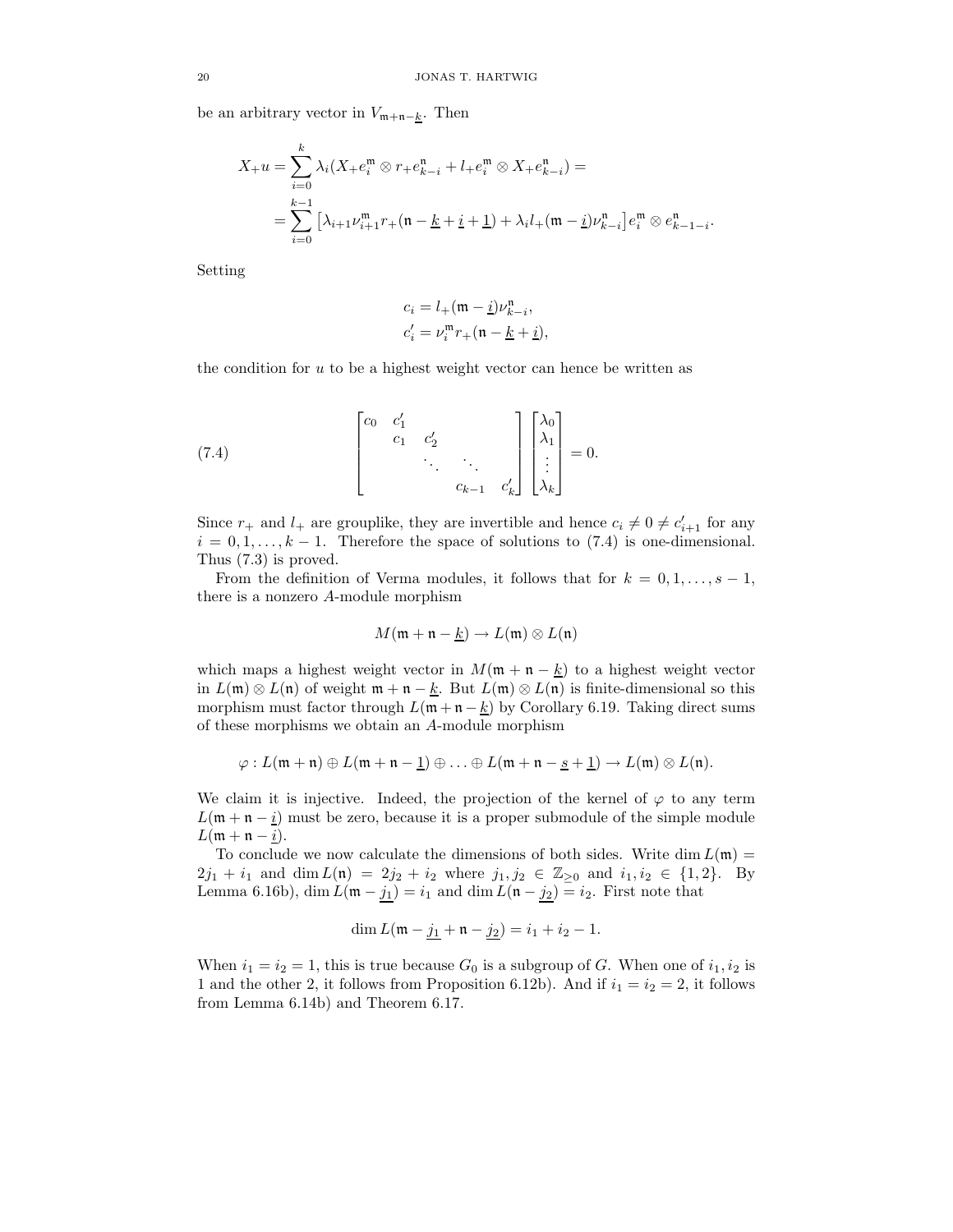From Theorem 6.17 also follows that dim  $L(\mathfrak{m}+\underline{k}) = \dim L(\mathfrak{m})+2k$  if dim  $L(\mathfrak{m}) <$  $\infty$  and  $k \in \mathbb{Z}_{\geq 0}$ . Hence, recalling that  $s = \min{\{\dim L(\mathfrak{m})\},\dim L(\mathfrak{n})\}}$ , we have

$$
\sum_{k=0}^{s-1} \dim L(\mathfrak{m} + \mathfrak{n} - \underline{k}) = \sum_{k=0}^{s-1} \dim L(\mathfrak{m} - \underline{j_1} + \mathfrak{n} - \underline{j_2} + \underline{j_1} + \underline{j_2} - \underline{k}) =
$$
  
= 
$$
\sum_{k=0}^{s-1} (i_1 + i_2 - 1 + 2(j_1 + j_2 - k)) =
$$
  
= 
$$
s(i_1 + i_2 - 1 + 2j_1 + 2j_2) - s(s - 1) =
$$
  
= 
$$
s(\dim L(\mathfrak{m}) + \dim L(\mathfrak{n}) - s) =
$$
  
= 
$$
\dim L(\mathfrak{m}) \dim L(\mathfrak{n}) = \dim (L(\mathfrak{m}) \otimes L(\mathfrak{n})).
$$

This completes the proof of the theorem.  $\Box$ 

Under some conditions it is possible to introduce a  $*$ -structure on A. In this connection it would be interesting to study Clebsch-Gordan coefficients and the relation with special functions. This will be a subject for future investigation.

#### 8. Casimir operators and semisimplicity

Arguing as in the proof of Lemma 4.2, it is easy to see that any finite-dimensional semisimple module over  $A = A(R, \sigma, \mathsf{h}, \xi)$  is a weight module. In this section we will prove the converse, that any finite-dimensional weight module over A is semisimple. Note that in general not all finite-dimensional modules over our algebra A are semisimple. The corresponding example is constructed in [6] for the algebra from Section 4.3. A necessary and sufficient condition for all finite-dimensional modules over an ambiskew polynomial ring to be semisimple was given in [8], Theorem 5.1.

In this section we assume that  $A = A(R, \sigma, h, \xi)$  is an ambiskew polynomial ring with a Hopf structure of the type introduced in Section 3 such that (6.1) holds. We also assume that  $N = \infty$ .

Let  $V$  be a finite-dimensional weight module over  $A$ . We will first treat the case when  $\text{Supp}(V) \subseteq \mathfrak{m} + \underline{\mathbb{Z}}$  where  $\mathfrak{m} \in G_0$  is fixed. Define a linear map

$$
C_V: V \to V
$$

by requiring

$$
C_V v = \sigma^j(t)v
$$
, for  $v \in V_{\mathfrak{m}+j}$  and  $j \in \mathbb{Z}$ .

Here  $\sigma$  denotes the extended automorphism (2.8). More explicitly we have (if  $j \geq 0$ )

$$
C_V v = \sigma^{j}(t)v = \left(\xi^{j}t + \sum_{k=0}^{j-1} \xi^{k} \sigma^{j-1-k}(\mathsf{h})\right)v = \xi^{j}tv + \sum_{k=0}^{j-1} \xi^{k} \mathsf{h}(\mathfrak{m} + \underline{k+1})v
$$

and similarly when  $j < 0$ . It is easy to check that  $C_V$  is a morphism of A-modules. Hence it is constant on each finite-dimensional simple module V by Schur's Lemma. Moreover if  $\varphi: V \to W$  is a morphism of weight A-modules with support in  $\mathfrak{m} + \underline{\mathbb{Z}}$ , then  $\varphi C_V = C_W \varphi$ .

**Proposition 8.1.** Let  $j_1, j_2 \in \mathbb{Z}_{\geq 0}$ . If  $C_{L(\mathfrak{m}+j_1)} = C_{L(\mathfrak{m}+j_2)}$ , then  $j_1 = j_2$ .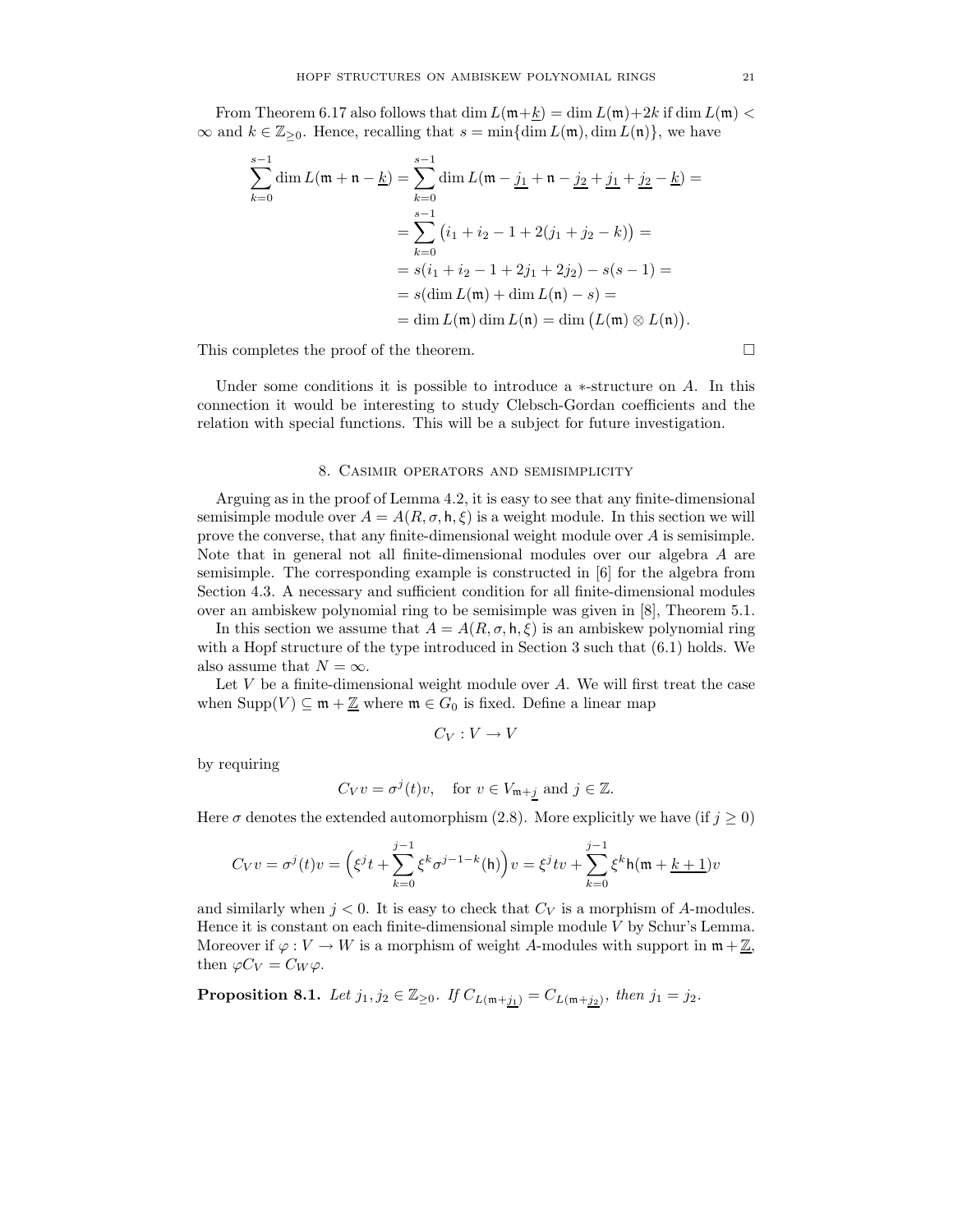*Proof.* By applying  $C_{L(\mathfrak{m}+j)}$  to the highest weight vector of  $L(\mathfrak{m}+j)$ ,  $(j \in \mathbb{Z}_{\geq 0})$  we get

(8.1) 
$$
C_{L(\mathfrak{m}+\underline{j})} = \sum_{k=0}^{j-1} \xi^k h(\mathfrak{m}+\underline{k+1}).
$$

We can assume  $j_1 < j_2$ . By assumption we have

$$
0 = \sum_{k=0}^{j_2-1} \xi^k h(\mathfrak{m} + \underline{k+1}) - \sum_{k=0}^{j_1-1} \xi^k h(\mathfrak{m} + \underline{k+1}) = \sum_{k=j_1}^{j_2-1} \xi^k h(\mathfrak{m} + \underline{k+1}) =
$$
  
=  $\xi^{j_1} \sum_{k=0}^{j_2-j_1-1} \xi^k h(\mathfrak{m} + \underline{j_2} - \underline{(j_2 - j_1)} + \underline{k+1}).$ 

By Proposition 6.3 this means that dim  $L(\mathfrak{m} + j_2) \leq j_2 - j_1$ . But this contradicts Theorem 6.17 which says that  $\dim L(\mathfrak{m} + j_2) = 2j_2 + 1$ .

**Theorem 8.2.** Let  $V$  be a finite-dimensional weight module over  $A$  with support in  $G_0 + \underline{\mathbb{Z}}$ . Then V is semisimple.

Proof. We follow the idea of the proof of Proposition 12 in [10], Chapter 3. Writing

$$
V=\oplus_{\mathfrak{m}\in G_0}\big(\oplus_{j\in\mathbb{Z}}V_{\mathfrak{m}+j}\big)
$$

and noting that  $\oplus_{j\in\mathbb{Z}}V_{\mathfrak{m}+j}$  are submodules, we can reduce to the case when  $\text{Supp}(V)$ is contained in  $\mathfrak{m} + \mathbb{Z}$  for a fixed  $\mathfrak{m} \in G_0$ .

Let  $\lambda_1, \ldots, \lambda_k$  be the generalized eigenvalues of the Casimir operator  $C_V$ , i.e. the elements of the set

$$
\{\lambda \in \mathbb{K} \mid \ker(C_V - \lambda \operatorname{Id})^p \neq 0 \text{ for some } p > 0\}.
$$

Then each generalized eigenspace  $\sum_{p} \ker(C_V - \lambda_i \operatorname{Id})^p$  is invariant under A, hence they are submodules. It suffices to prove that each such submodule is semisimple. Let V be one of them. Let  $V_1 = \{v \in V \mid X_+v = 0\}$ . Then  $V_1$  is invariant under R and since V is a weight module,  $V_1 = \bigoplus_{\mathfrak{n} \in G} (V_1 \cap V_{\mathfrak{n}})$ . Now if  $0 \neq v \in V_1 \cap V_{\mathfrak{n}}$ , then v is a highest weight vector of V and generates a submodule isomorphic to  $L(\mathfrak{n})$ . Hence if  $V_1 \cap V_n \neq 0$  for more than one  $\mathfrak{n} \in G$ ,  $C_V$  will have two different eigenvalues by Proposition 8.1 which is impossible. Here we used that the restriction of  $C_V$ to a submodule W coincides with  $C_W$ . Hence  $V_1$  is contained in a single weight space, say  $V_n$ . Let  $v_1, \ldots, v_k$  be a basis for  $V_1$ . Then each  $v_i$  generates a simple submodule isomorphic to  $L(n)$ . We will show that the sum of these submodules is direct. Vectors of different weights are linearly independent so it suffices to show that if

$$
\sum_{i=1}^{k} \lambda_i (X_-)^m v_k = 0
$$

then all  $\lambda_i = 0$ . Assume the sum was nonzero and act by  $X_+$  m times. In each step we get a nonzero result because we have not reached the highest weight n yet. But then, using (6.3), we have a linear relation among the  $v_k$  – a contradiction. We have shown that V contains the direct sum V' of k copies of  $L(\mathfrak{n})$ . Now  $X_+$ acts injectively on  $V/V'$ . This is only possible in a torsion-free finite-dimensional weight A-module if it is 0-dimensional. Thus V is semisimple.  $\Box$